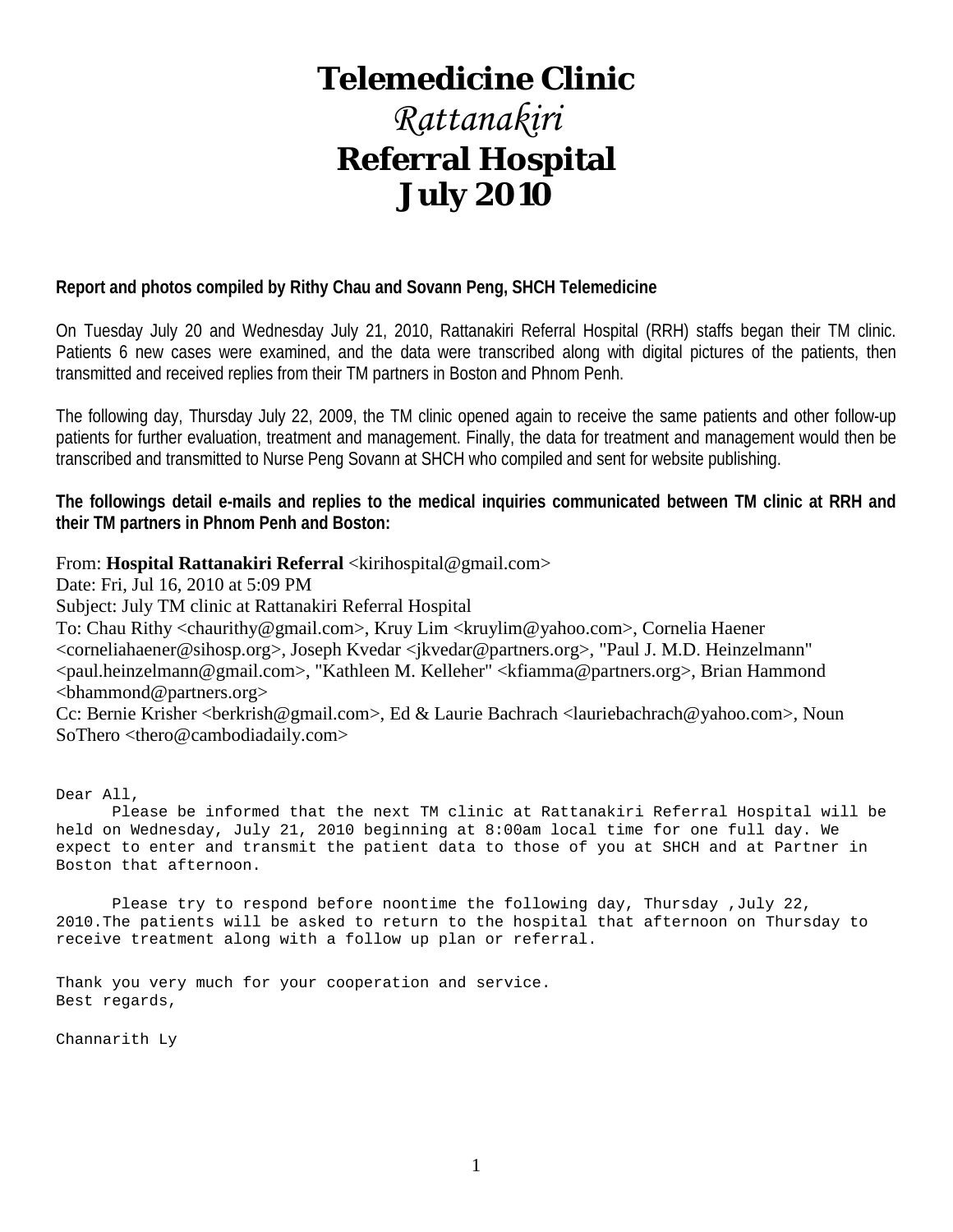From: **Hospital Rattanakiri Referral** <kirihospital@gmail.com>

Date: Wed, Jul 21, 2010 at 4:00 PM Subject: Rattanakiri Telemedicine Clinic July 2010, Case#1, SS#RK00339, 68F To: "Kathleen M. Kelleher" <kfiamma@partners.org>, "Paul J. M.D. Heinzelmann" <paul.heinzelmann@gmail.com>, Joseph Kvedar <jkvedar@partners.org>, Kruy Lim <kruylim@yahoo.com>, Rithy Chau  $\langle$ rithychau@sihosp.org $\rangle$ Cc: Bernie Krisher <br/>berkrish@gmail.com>, Noun SoThero <thero@cambodiadaily.com>, Ed & Laurie Bachrach <lauriebachrach@yahoo.com>

Dear all,

There are six new cases for Rattanakiri Telemedicine Clinic in July 2010. This is Case number 1, SS#RK00339, 68F and photos.

Best regards, Polo

# **Rattanakiri Provincial Hospital Telemedicine Clinic with Sihanouk Hospital Center of HOPE and Partners in Telemedicine**



# **Patient: SS#RK00339, 68F (Dey Lo Village, Lumphat)**

**Chief Complaint:** Dizziness and vomiting x 1yr

**HPI:** 68F presented with symptoms of sudden falling down without aura symptoms, loss of consciousness, a minute later presented with dizziness and severe vomiting with urine and stool incontinence, BP checked 160/?. She took vitamin B6 and vintamin C for treatment. She has had one to two times of attack per month. Because of worrying about the attack with elevated BP, Her child

bought her Amlodipine 5mg taking it 1t po qd for two months and since taking this medicine, she has not presented with the attack any more.

# **PMH/SH:** Unremarkable

**Family Hx:** None

**Social Hx:** No tobacco chewing/smoking, casual alcohol drinking

# **Medication:**

1. Amlodipine 5mg 1t po qd

**Allergies:** NKDA

**ROS:** 20yrs post menopause

**PE:**

| Vital Signs: BP: 114/65 P: 68<br>R: 18 T: 37 Wt: 44kg O <sub>2</sub> sat: 97% |  |
|-------------------------------------------------------------------------------|--|
|-------------------------------------------------------------------------------|--|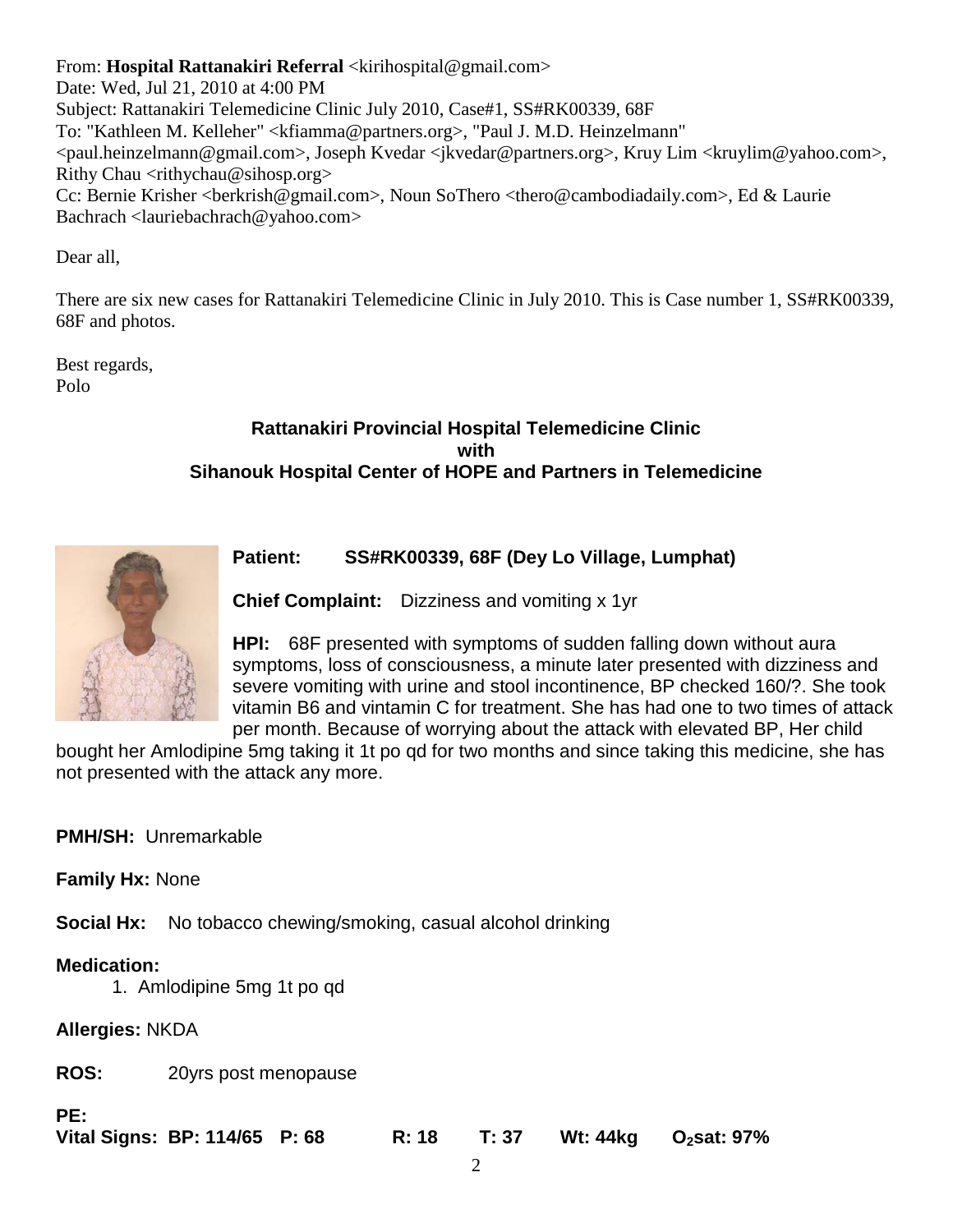

**General:** Look stable

**HEENT:** No oropharyngeal lesion, pink conjunctiva, no neck mass, no thyroid enlargement, no JVD; normal ear canal mucosa and intact eardrum

**Chest:** CTA bilaterally, no rales, no rhonchi; H RRR, no murmur

**Abdomen:** Soft, no tender, no distension, (+) BS, no HSM

**Extremities/Skin:** No leg edema, (+) dorsalis pedis and posterior tibal pulse

**MS/Neuro:** MS +5/5, motor and sensory intact, DTRs +2/4, normal gait CN I to XII: intact Finger-nose, proprioception, Trendelenburg test normal

# **Lab/Study:**

RBS: 100mg/dl U/A normal

# **Assessment:**

- 1. Idiopathic seizure?
- 2. Autonomic Nervous System disorder??
- 3. Electrolyte disorder??

# **Plan:**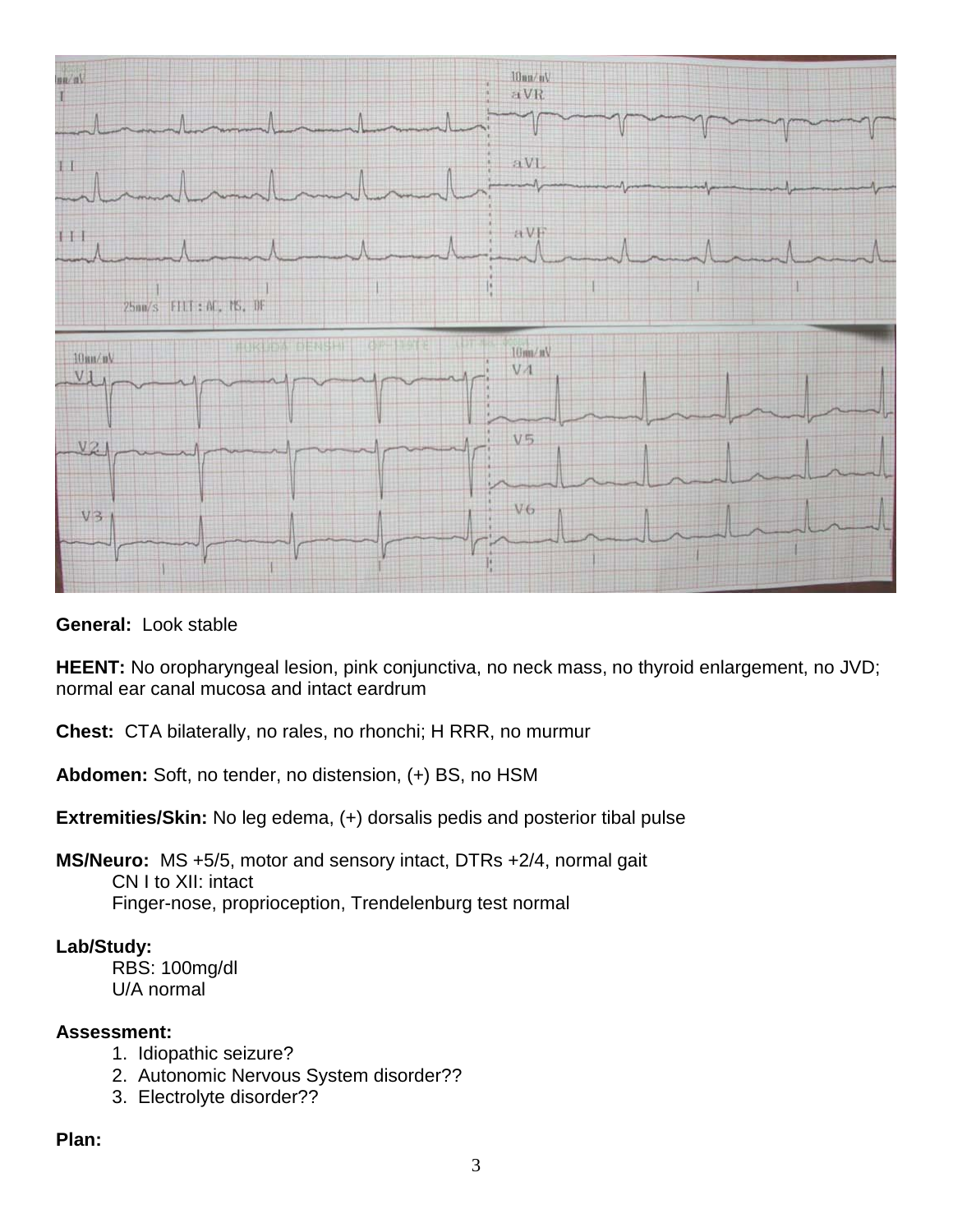- 1. Stop Amlodipine
- 2. Draw blood for CBC, Lyte, BUN, Creat, Gluc, Ca2+, Mg2+ and TSH at SHCH

# **Comments/Notes: Do you agree with my assessment and plan?**

# **Examined by: Nurse Sovann Peng Date: July 21, 2010**

Please send all replies to [kirihospital@gmail.com](mailto:kirihospital@gmail.com) and cc: to [rithychau@sihosp.org](mailto:rithychau@sihosp.org)

*The information transmitted in this e-mail is intended only for the person or entity to which it is addressed and may contain confidential and/or privileged material. Any review, retransmission, dissemination or other use of or taking of any action in reliance upon, this information by persons or entities other than the intended recipient is prohibited. If you received this e-mail in error, please contact the sender and delete material from any computer.*

From: Danny Sands Sent: Thursday, July 22, 2010 10:02 AM To: Fiamma, Kathleen M. Subject: RE: Rattanakiri Telemedicine Clinic July 2010, Case#1, SS#RK00339, 68F

Because this woman lost consciousness twice and it was accompanied by bowel and bladder incontinence, it is likely she had a seizure. With no prior history, idiopathic epilepsy would be unusual at this age; this could reflect a severe electrolyte disorder, severe hypoglycemia, thyroid disease, or cerebral lesion such as a tumor. I agree that mild hypertension should not cause this.

I agree that she needs a CBC, which should include differential, as well as the electrolytes and other tests you proposed. She should also have a funduscopic examination and a CT scan of the head if possible.

- Danny Daniel Z. Sands, MD, MPH Beth Israel Deaconess Medical Center Harvard Medical School 617- 667-9600

From: **Hospital Rattanakiri Referral** <kirihospital@gmail.com>

Date: Wed, Jul 21, 2010 at 4:05 PM

Subject: Rattanakiri Telemedicine Clinic July 2010, Case#2, SS#RK00340, 47M

To: Rithy Chau <rithychau@sihosp.org>, Kruy Lim <kruylim@yahoo.com>, "Kathleen M. Kelleher" <kfiamma@partners.org>, "Paul J. M.D. Heinzelmann" <paul.heinzelmann@gmail.com>, Joseph Kvedar  $\langle$  ikvedar@partners.org  $>$ 

Cc: Bernie Krisher <br/>berkrish@gmail.com>, Noun SoThero <thero@cambodiadaily.com>, Ed & Laurie Bachrach <lauriebachrach@yahoo.com>

Dear all,

This is case number 2, SS#RK00340, 47M and photo.

Best regards, Polo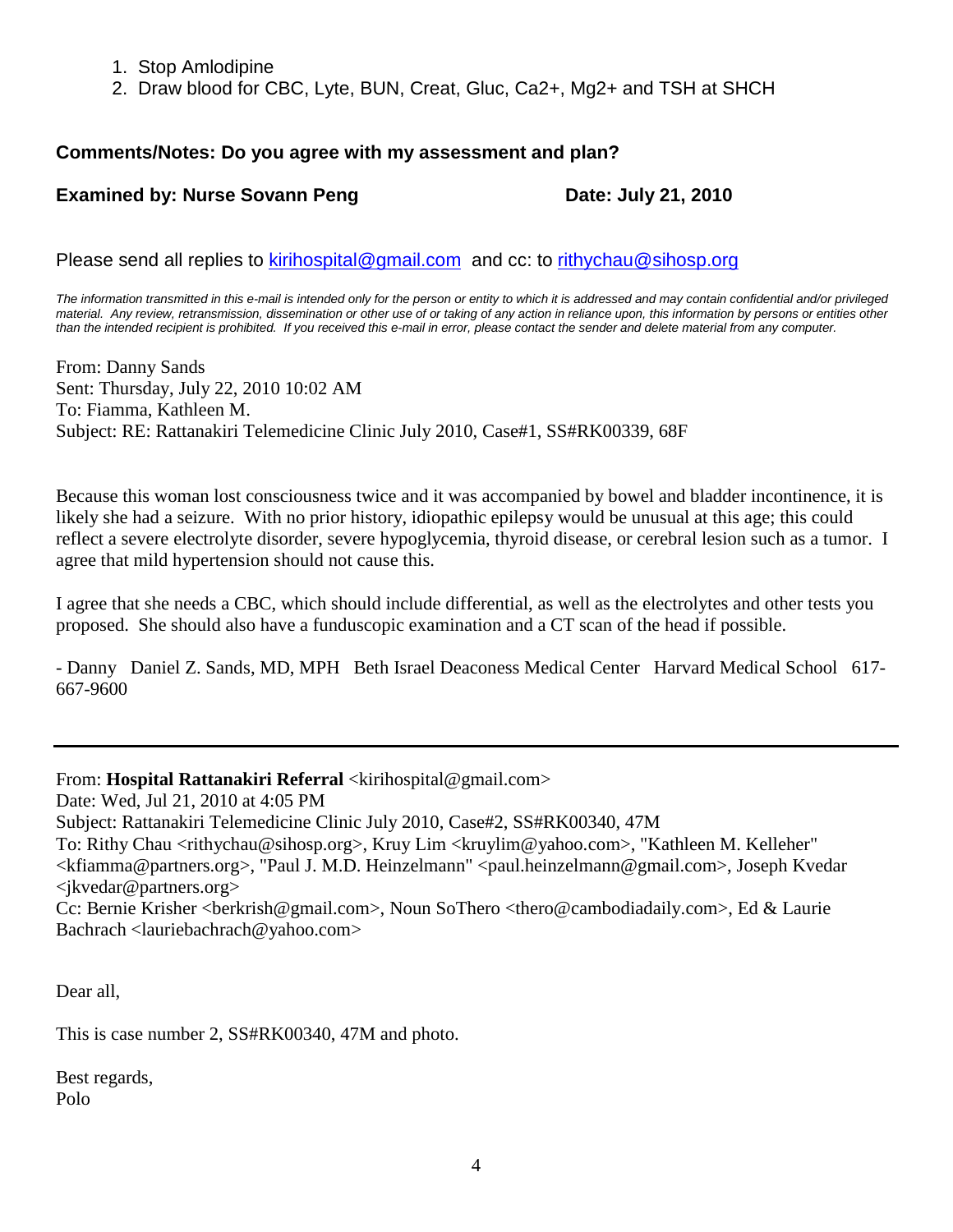# **Rattanakiri Provincial Hospital Telemedicine Clinic with Sihanouk Hospital Center of HOPE and Partners in Telemedicine**



# **Patient: SS#RK00340, 47M (Village I, Labansirk commune)**

**Chief Complaint:** Polyuria x 2 yrs

**HPI:** 47M, local police man, presented with symptoms of polyuria, polydypsia, polyphagia, fatigue, diaphoresis and blurred vision, he went to local private clinic, blood sugar checked with result 415mg/dl and treated Metformin 500mg 1t po bid. He has checked up blood sugar every two to three months with the result from 200mg/dl to 350mg/dl and has taken the same dose. In this one month, he noticed weight loss about 10kg with

fatigue, polydypsia, polyruia. He denied of fever, cough, SOB, GI problem, oliguria, dysuria, numbness/tingling, edema.

**PMH/SH:** Unremarkable

**Family Hx:** None

**Social Hx:** Smoking 10cig/d, casually alcohol drinking

# **Medication:**

1. Metformin 500mg 1t po bid

**Allergies:** NKDA

**ROS:** Unremarkable

# **PE:**

**Vital Signs: BP: 116/98 P: 102 R: 20 T: 37 Wt: 68kg**

**General:** Look stable

**HEENT:** No oropharyngeal lesion, pink conjunctiva, no neck mass, no thyroid enlargement, no JVD

**Chest:** CTA bilaterally, no rales, no rhonchi; H RRR, no murmur

**Abdomen:** Soft, no tender, no distension, (+) BS, no HSM, no surgical scar

**Extremities/Skin:** No leg edema, no foot wound, (+) dorsalis pedis and posterior tibal pulse

**MS/Neuro:** MS +5/5, motor and sensory intact, DTRs +2/4, normal gait

# **Lab/Study:**

Done on July 20, 2010 FBS: 370mg/dl U/A protein 2+, gluco 4+, no ketone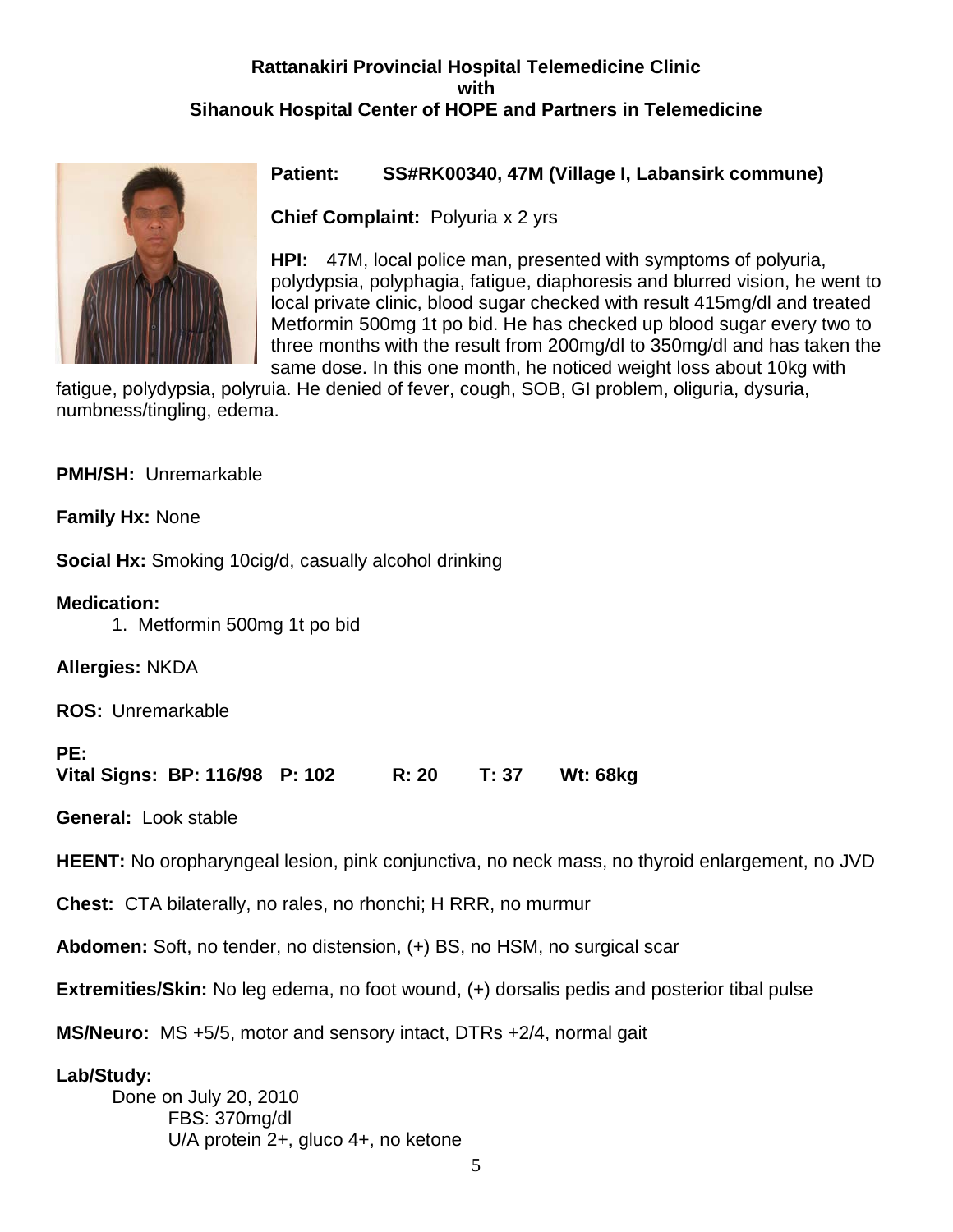Done on July 21, 2010 FBS: 371mg/dl

# **Assessment:**

1. DMII

### **Plan:**

- 1. Metformine 500mg 1t po bid
- 2. Glibenclamide 5mg 1t po bid
- 3. Educate on diabetic diet, do regular exercise and foot care
- 4. Draw blood for CBC, Lyte, BUN, Creat, Gluc, HbA1C at SHCH

# **Comments/Notes: Do you agree with my assessment and plan?**

# **Examined by: Nurse Sovann Peng Date: July 21, 2010**

Please send all replies to [kirihospital@gmail.com](mailto:kirihospital@gmail.com) and cc: to [rithychau@sihosp.org](mailto:rithychau@sihosp.org)

*The information transmitted in this e-mail is intended only for the person or entity to which it is addressed and may contain confidential and/or privileged material. Any review, retransmission, dissemination or other use of or taking of any action in reliance upon, this information by persons or entities other than the intended recipient is prohibited. If you received this e-mail in error, please contact the sender and delete material from any computer.*

From: Tan, Heng Soon,M.D. Sent: Thursday, July 22, 2010 10:02 AM To: Fiamma, Kathleen M. Subject: RE: Rattanakiri Telemedicine Clinic July 2010, Case#2, SS#RK00340, 47M

You are correct in adding glibenclamide for his diabetes. If he does not normalize blood sugars in a month, I would increase to max dose 10 mg bid. The metformin can also be increased to 1g bid as of today. I wonder about his high heart rate. Is he dehydrated? I woiuld check TSH as well to make sure he is not hyperthyroid.

Heng Soon Tan, MD From: **Hospital Rattanakiri Referral** <kirihospital@gmail.com> Date: Wed, Jul 21, 2010 at 4:08 PM Subject: Rattanakiri Telemedicine Clinic July 2010, Case#3, HY#RK00341, 41M To: "Kathleen M. Kelleher" <kfiamma@partners.org>, "Paul J. M.D. Heinzelmann" <paul.heinzelmann@gmail.com>, Joseph Kvedar <jkvedar@partners.org>, Rithy Chau  $\langle$ rithychau@sihosp.org>, Kruy Lim  $\langle$ kruylim@yahoo.com> Cc: Bernie Krisher <berkrish@gmail.com>, Noun SoThero <thero@cambodiadaily.com>, Ed & Laurie Bachrach <lauriebachrach@yahoo.com>

Dear all,

This is case number 3, HY#RK00341, 41M and photo.

Best regards, Polo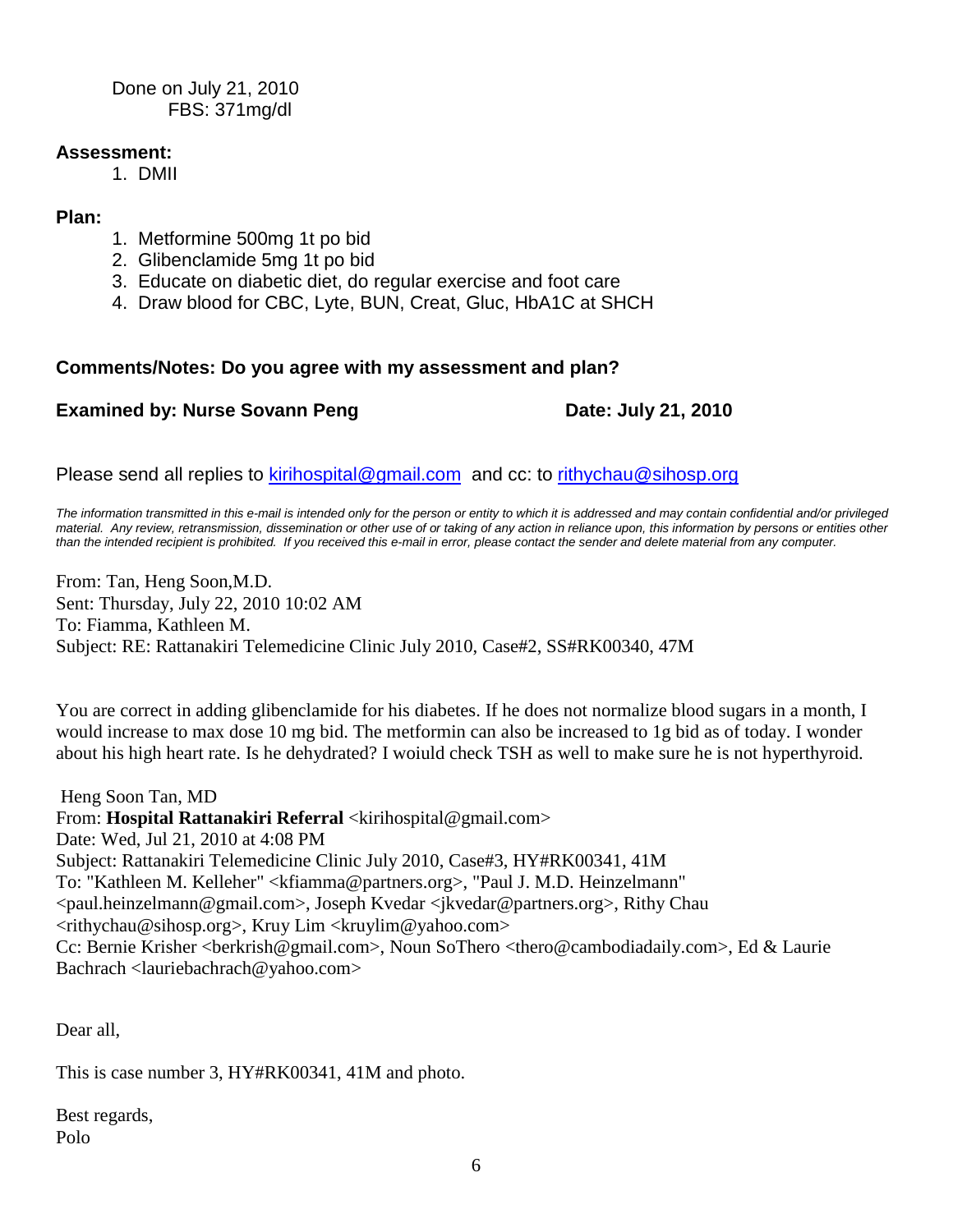# **Rattanakiri Provincial Hospital Telemedicine Clinic with Sihanouk Hospital Center of HOPE and Partners in Telemedicine**



# **Patient: HY#RK00341, 41M (Village VI, Labansirk commune)**

**Chief Complaint:** Polyuria and polyphagia x 3months

**HPI:** 41M, farmer, presented with symptoms of symptoms of polydypsia, polyuria, polyphagia, fatigue, he went to consult with local doctor, BS checked with result 214mg/dl, Gluc 3+ in urine and was treated with Glibenclamide 5mg 1t po bid. His symptoms became better with medicine.

On June 19, 2010, when he went to visit his relative in Phnom Penh, he consulted with a doctor there, was diagnosed with DMII, HTN and treated

with Metformine 500mg 1t po bid, Glibenclamide 5mg 2t po bid, Atenolol 50mg 1/2t po qd, HCTZ 50mg 1/2t po qd and Amitriptylin 25mg 1/2t po qd.

Now he denied of cough, SOB, ear ringing, palpitation, chest pain, GI problem, hematuria, dysuria, oliguria, numbness/tingling.

**PMH/SH:** Unremarkable

**Family Hx:** None

**Social Hx:** Smoking 10cig/d, casually alcohol drinking

# **Medication:**

- 1. Metformin 500mg 1t po bid
- 2. Glibenclamide 5mg 2t po bid
- 3. Atenolol 50mg 1/2t po qd
- 4. HCTZ 50mg 1/2t po qd
- 5. Amitriptylin 25mg 1/2t po qhs

**Allergies:** NKDA

**ROS:** Unremarkable

**PE:**

**Vital Signs: BP: 124/71 P: 106 R: 18 T: 37 Wt: 68kg**

**General:** Look stable

**HEENT:** No oropharyngeal lesion, pink conjunctiva, no neck mass, no thyroid enlargement, no JVD

**Chest:** CTA bilaterally, no rales, no rhonchi; H RRR, no murmur

**Abdomen:** Soft, no tender, no distension, (+) BS, no HSM, no surgical scar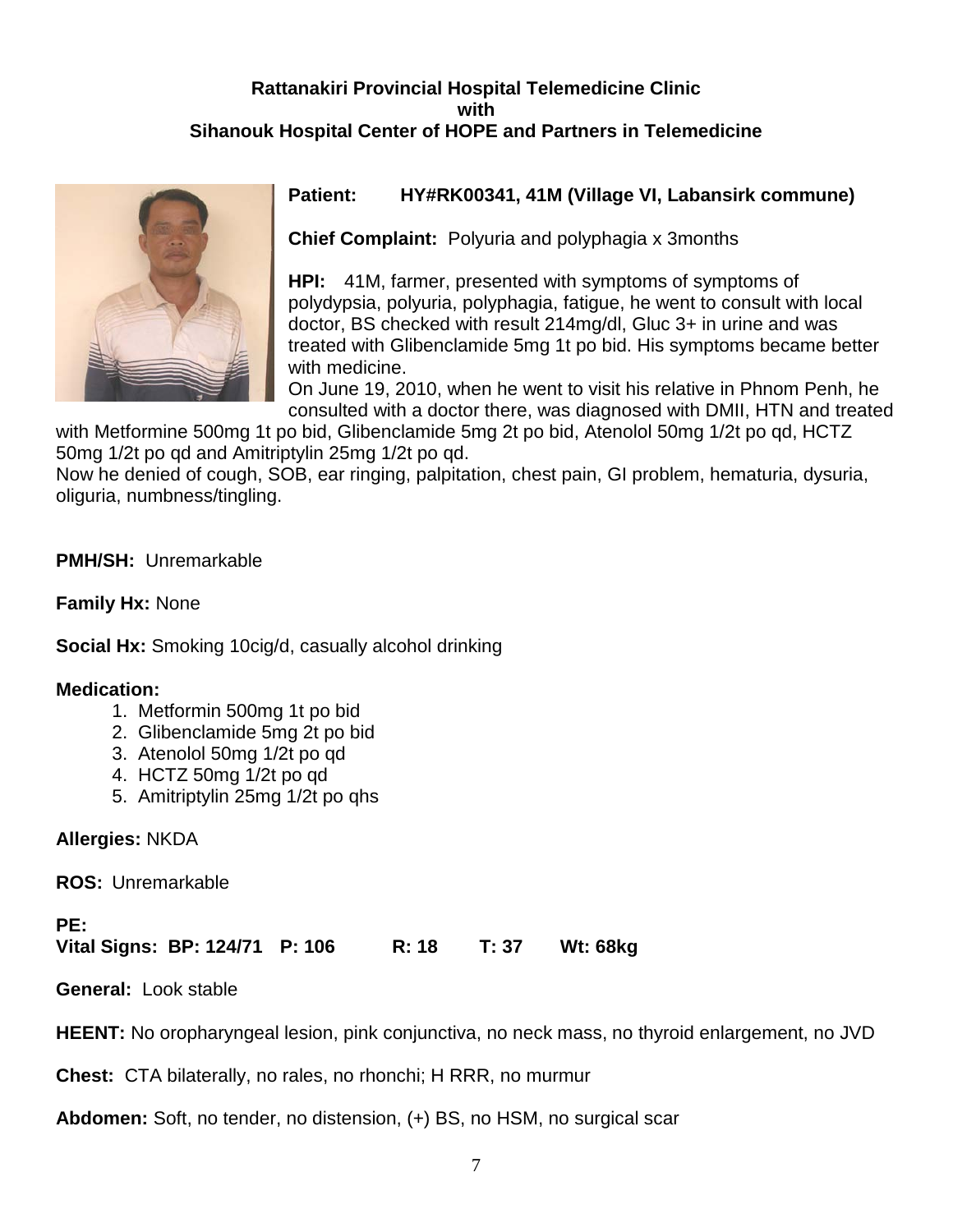**Extremities/Skin:** No leg edema, no foot wound, (+) dorsalis pedis and posterior tibal pulse

**MS/Neuro:** MS +5/5, motor and sensory intact, DTRs +2/4, normal gait

# **Lab/Study:**

Done on July 19, 2010  $WBC = 8.900/mm^3$ RBC  $=5.010.000/\text{mm}^3$  $Hb = 15.3$  $Hct = 43%$ Plt  $=205.000/\text{mm}^3$ SGOT =19 [<37] SGPT =21 [<40]  $Creat = 108$  [70 – 136]  $TG = 2.44$   $[0.60 - 1.65]$ Tot chol=1.83  $[1.40 - 2.70]$  $HDL$  =0.29 [0.24 – 0.64]

Done today July 20, 2010 FBS: 102mg/dl U/A protein 1+, no gluco, no ketone

FBS: 129mg/dl (July 21, 2010)

# **Assessment:**

- 1. DMII
- 2. HTN

# **Plan:**

- 1. Metformine 500mg 1t po bid
- 2. Glibenclamide 5mg 2t po bid
- 3. Atenolol 50mg 1/2t po qd
- 4. HCTZ 50mg 1/2t po qd
- 5. Amitriptylin 25mg 1/2t po qhs
- 6. Educate on diabetic diet, foot care and do regular exercise
- 7. Draw blood for Lyte, BUN, Creat, Gluc, HbA1C at SHCH

# **Comments/Notes: Do you agree with my assessment and plan?**

# **Examined by: Nurse Sovann Peng Date: July 21, 2010**

Please send all replies to [kirihospital@gmail.com](mailto:kirihospital@gmail.com) and cc: to [rithychau@sihosp.org](mailto:rithychau@sihosp.org)

*The information transmitted in this e-mail is intended only for the person or entity to which it is addressed and may contain confidential and/or privileged material. Any review, retransmission, dissemination or other use of or taking of any action in reliance upon, this information by persons or entities other than the intended recipient is prohibited. If you received this e-mail in error, please contact the sender and delete material from any computer.*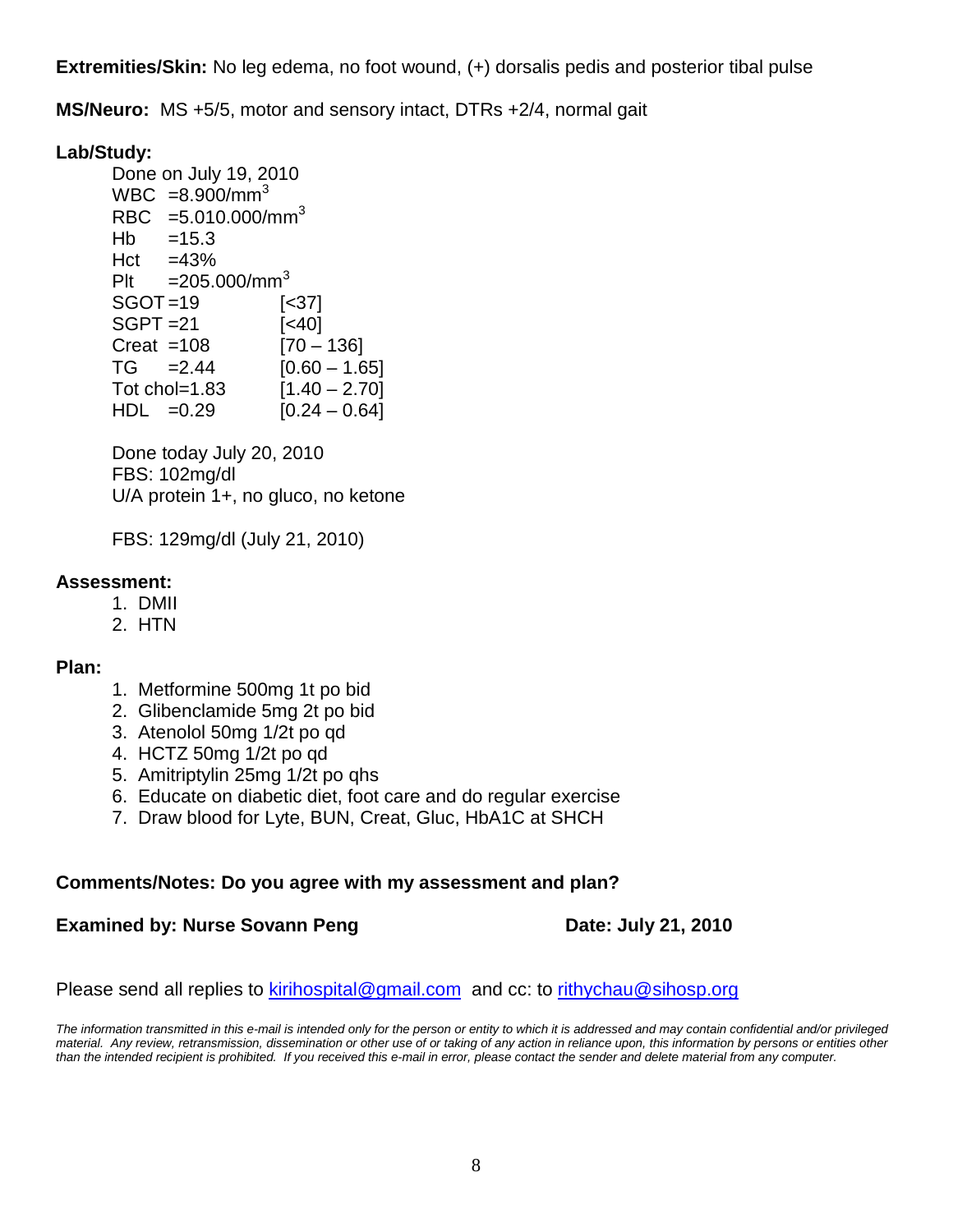From: Crocker, J.Benjamin,M.D. Sent: Thursday, July 22, 2010 11:22 AM To: Fiamma, Kathleen M. Subject: RE: Rattanakiri Telemedicine Clinic July 2010, Case#3, HY#RK00341, 41M

I agree in general with assessment and plan. It appears that his hyperglycemia is coming under better control and an A1C will help guide further diabetic therapy. Annual fundoscopic exam is recommended. If an ACEinhibitor or ARB is available he should definitely be on this if at all possible given his diabetes and proteinuria. I would probably substitute this for HCTZ and then monitor his renal function and potassium. I'm a bit surprised that he is borderline tachycardic on his atenolol, though BP appears controlled.

One question/concern: why is he on amitryptilline? This is not a diabetes or BP medication -- but often used in patients with symptomatic neuropathy (painful neuropathy), depression, or chronic headaches. Your history does not point to why he was placed on this, or why he should continue with this. I would recommend careful review of this issue.

Best, J. Benjamin Crocker, MD

From: **Hospital Rattanakiri Referral** <kirihospital@gmail.com> Date: Wed, Jul 21, 2010 at 4:11 PM Subject: Rattanakiri TM Clinic July 2010, Case#4, MC#RK00342, 50F To: "Kathleen M. Kelleher" <kfiamma@partners.org>, "Paul J. M.D. Heinzelmann" <paul.heinzelmann@gmail.com>, Joseph Kvedar <jkvedar@partners.org>, Rithy Chau  $\langle$ rithychau@sihosp.org>, Kruy Lim  $\langle$ kruylim@yahoo.com> Cc: Bernie Krisher <berkrish@gmail.com>, Noun SoThero <thero@cambodiadaily.com>, Ed & Laurie Bachrach <lauriebachrach@yahoo.com>

Dear all,

This is case number 4, MC#RK00342, 50F and photos.

Best regards, Polo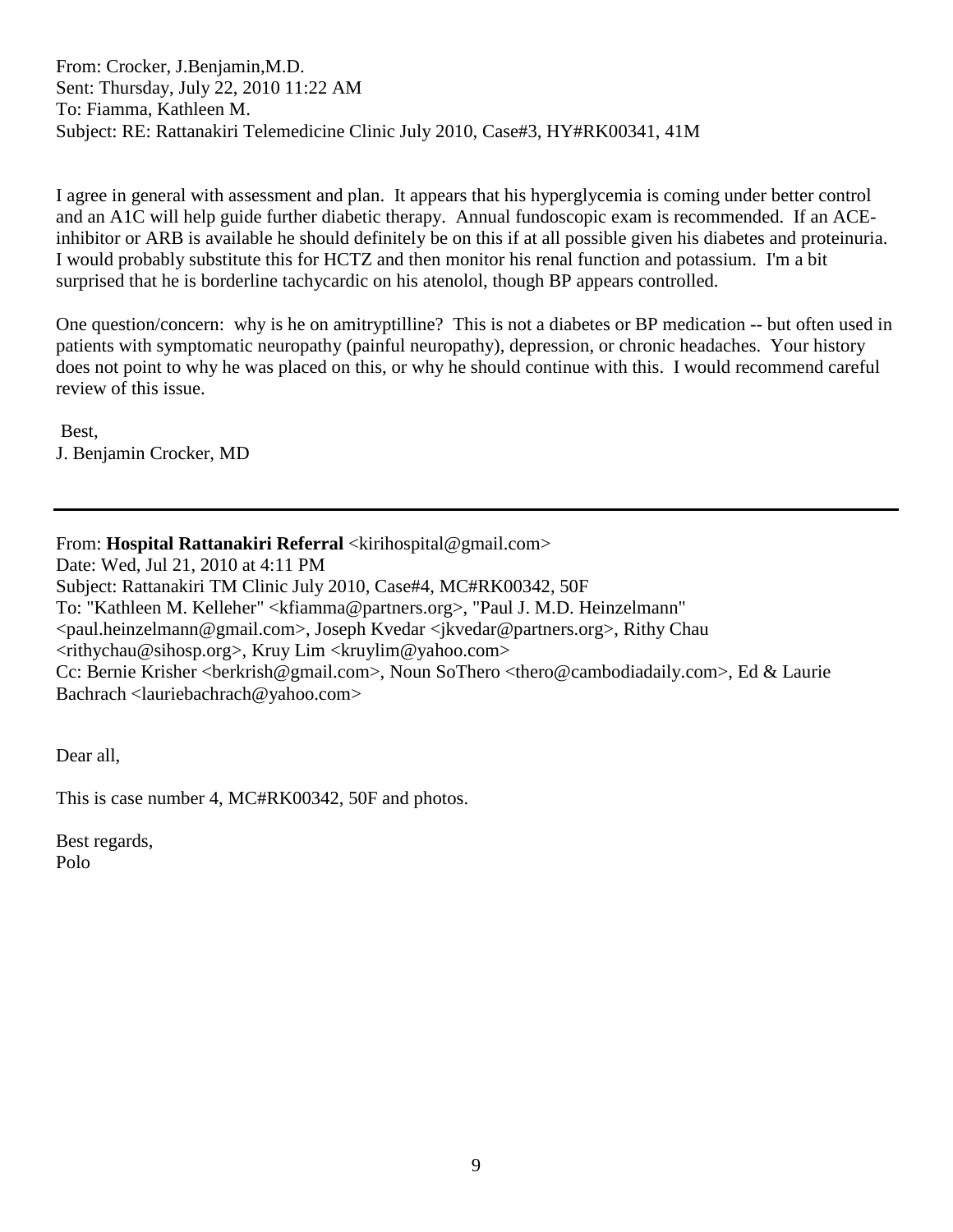# **Rattanakiri Provincial Hospital Telemedicine Clinic with Sihanouk Hospital Center of HOPE and Partners in Telemedicine**



# **Patient: MC#RK00342, 50F (Village III, Labansirk commune)**

**Chief Complaint:** Lower back pain x 6 months

**HPI:** 50F, housewife, presented with symptoms of lower back pain, pressure like sensation, and suprapubic pain, dysuria, urgency and frequency, fever, fatigue, HA, and dizziness, several days later with generalized edema, she didn't seek medical consultation but only bought medicine from local pharmacy (Amoxicillin and other two medicine) for three days then the edema has done but she still presented with lower back and

suprapubic pain, dysuria, urgency and frequency. She denied of hematuria, oliguria.



**PMH/SH:** Unremarkable

**Family Hx:** None

**Social Hx:** No tobacco chewing/smoking, no alcohol drinking, 3 children

**Medication:** None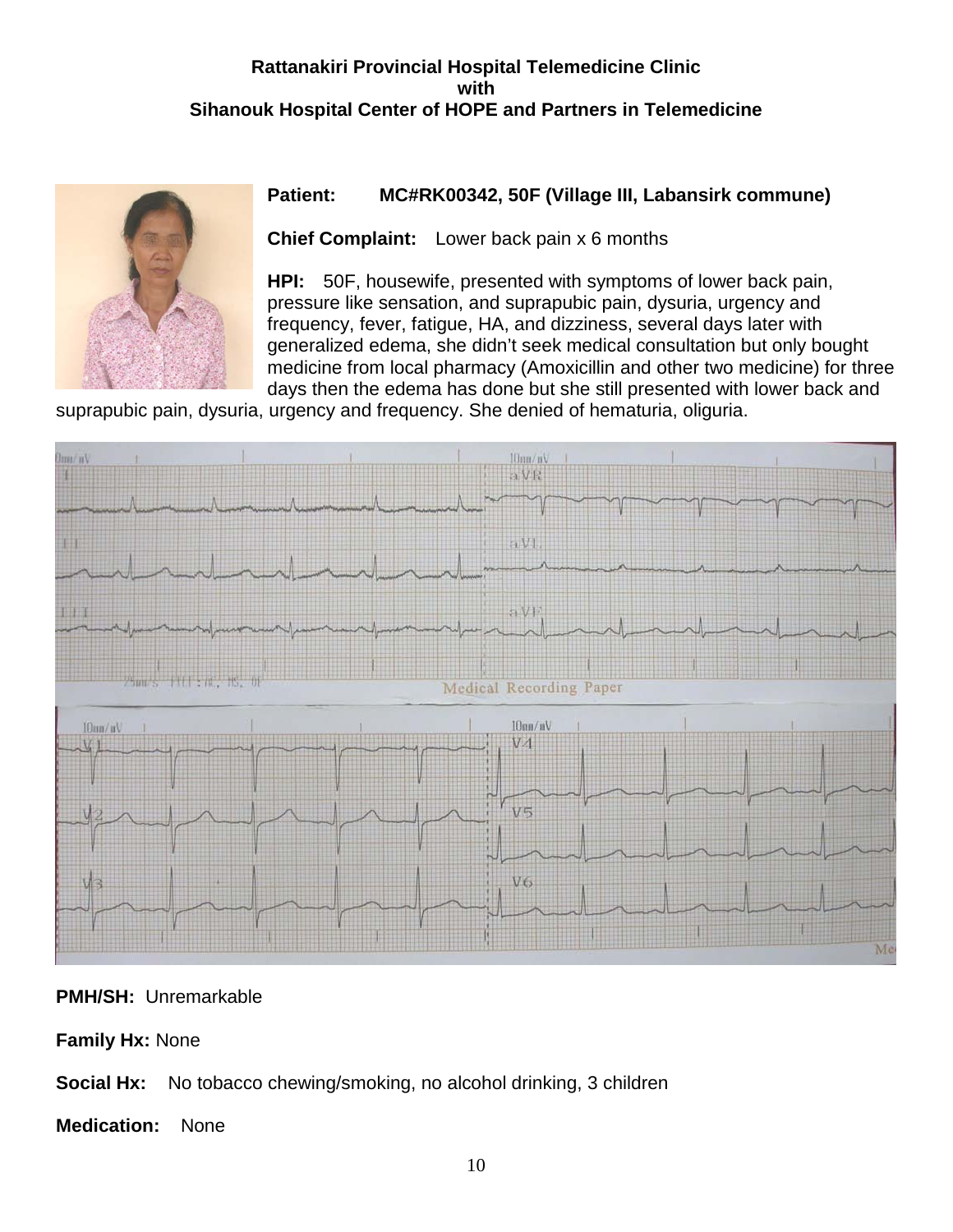

# **Allergies:** NKDA

**ROS:** Regular menstrual period, LMP on July 9, 2010

# **PE:**

**Vital Signs: BP: 100/70 P: 84 R: 18 T: 37 Wt: 51kg**

**General:** Look stable

**HEENT:** No oropharyngeal lesion, pink conjunctiva, no neck mass, no thyroid enlargement, no JVD

**Chest:** CTA bilaterally, no rales, no rhonchi; H RRR, S1 galoop, no murmur

**Abdomen:** Soft, no distension, (+) BS, no HSM, a few complete healed burning scar, (+) CVA tenderness, suprapubic tender with deep palpation

**Extremities/Skin:** No leg edema, (+) dorsalis pedis and posterior tibal pulse

**MS/Neuro:** MS +5/5, motor and sensory intact, DTRs +2/4, normal gait

# **Lab/Study:**

RBS: 118mg/dl U/A protein trace, no gluco, no ketone

CXR not done due to x-ray machine not working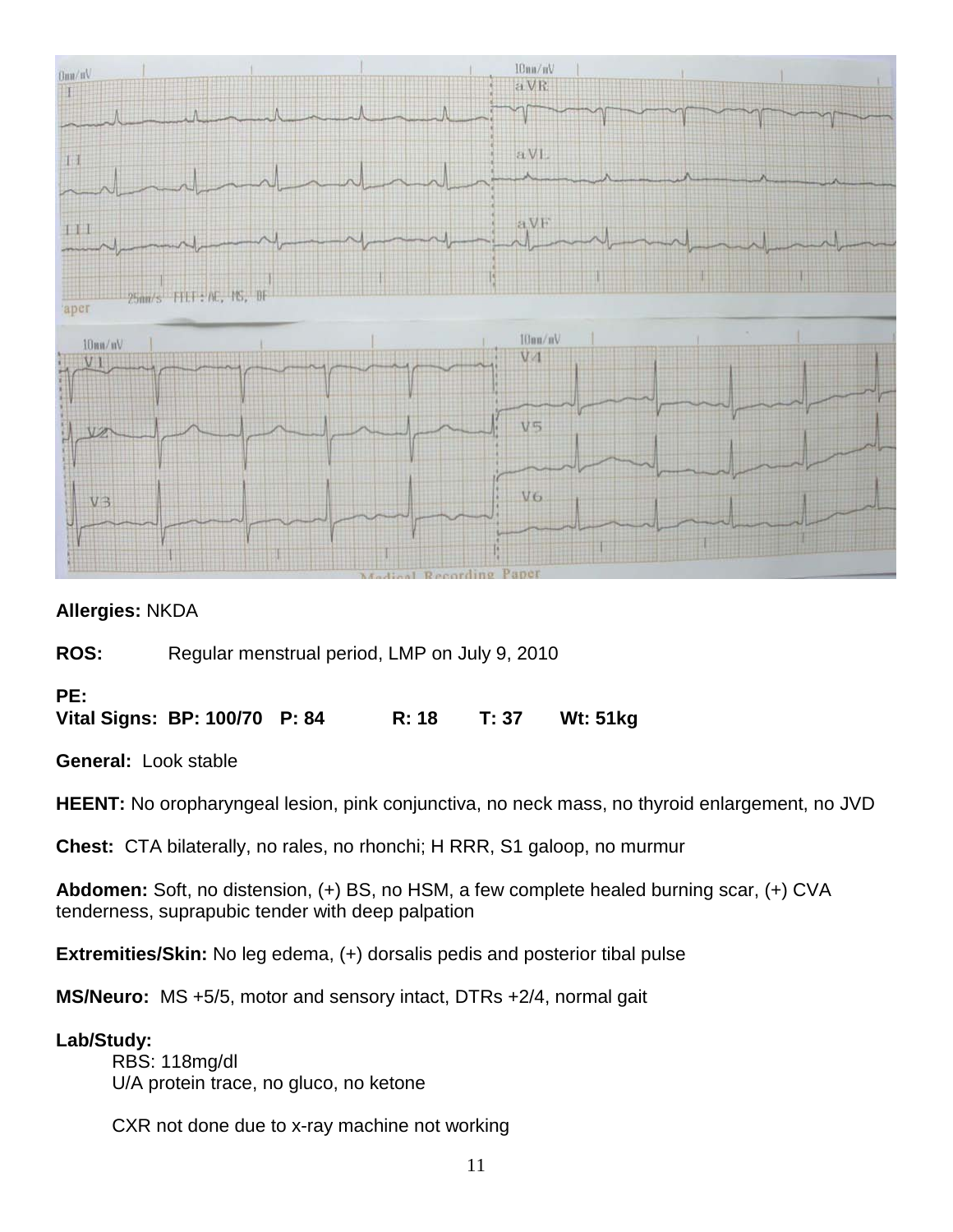## **Assessment:**

- 1. UTI
- 2. Kidney stone?
- 3. MVP?

### **Plan:**

- 1. Ciprofloxacin 500mg 1t po bid x 7d
- 2. Draw blood for CBC, Lyte, BUN, Creat, Gluc at SHCH

# **Comments/Notes: Do you agree with my assessment and plan?**

# **Examined by: Nurse Sovann Peng Date: July 21, 2010**

Please send all replies to [kirihospital@gmail.com](mailto:kirihospital@gmail.com) and cc: to [rithychau@sihosp.org](mailto:rithychau@sihosp.org)

*The information transmitted in this e-mail is intended only for the person or entity to which it is addressed and may contain confidential and/or privileged material. Any review, retransmission, dissemination or other use of or taking of any action in reliance upon, this information by persons or entities other than the intended recipient is prohibited. If you received this e-mail in error, please contact the sender and delete material from any computer.*

From: **Fiamma, Kathleen M.** <KFIAMMA@partners.org> Date: Fri, Jul 23, 2010 at 2:05 AM Subject: FW: Rattanakiri TM Clinic July 2010, Case#4, MC#RK00342, 50F To: Hospital Rattanakiri Referral <kirihospital@gmail.com> Cc: Rithy Chau <rithychau@sihosp.org>

Sounds most like a urinary tract infection However the edema is very unusual and makes me wonder if it could have been a post-infectious glomerulonephritis that has resolved Leslie ST Fang, MD PhD

From: **Hospital Rattanakiri Referral** <kirihospital@gmail.com>

Date: Wed, Jul 21, 2010 at 4:14 PM

Subject: Rattanakiri TM Clinic July 2010, Case#5, BT#RK00343, 24F

To: Rithy Chau <rithychau@sihosp.org>, Kruy Lim <kruylim@yahoo.com>, "Paul J. M.D. Heinzelmann" <paul.heinzelmann@gmail.com>, "Kathleen M. Kelleher" <kfiamma@partners.org>, Joseph Kvedar <jkvedar@partners.org>

Cc: Bernie Krisher <br/>berkrish@gmail.com>, Noun SoThero <thero@cambodiadaily.com>, Ed & Laurie Bachrach <lauriebachrach@yahoo.com>

Dear all,

This is case number 5, BT#RK00343, 24F and photos.

Best regards, Polo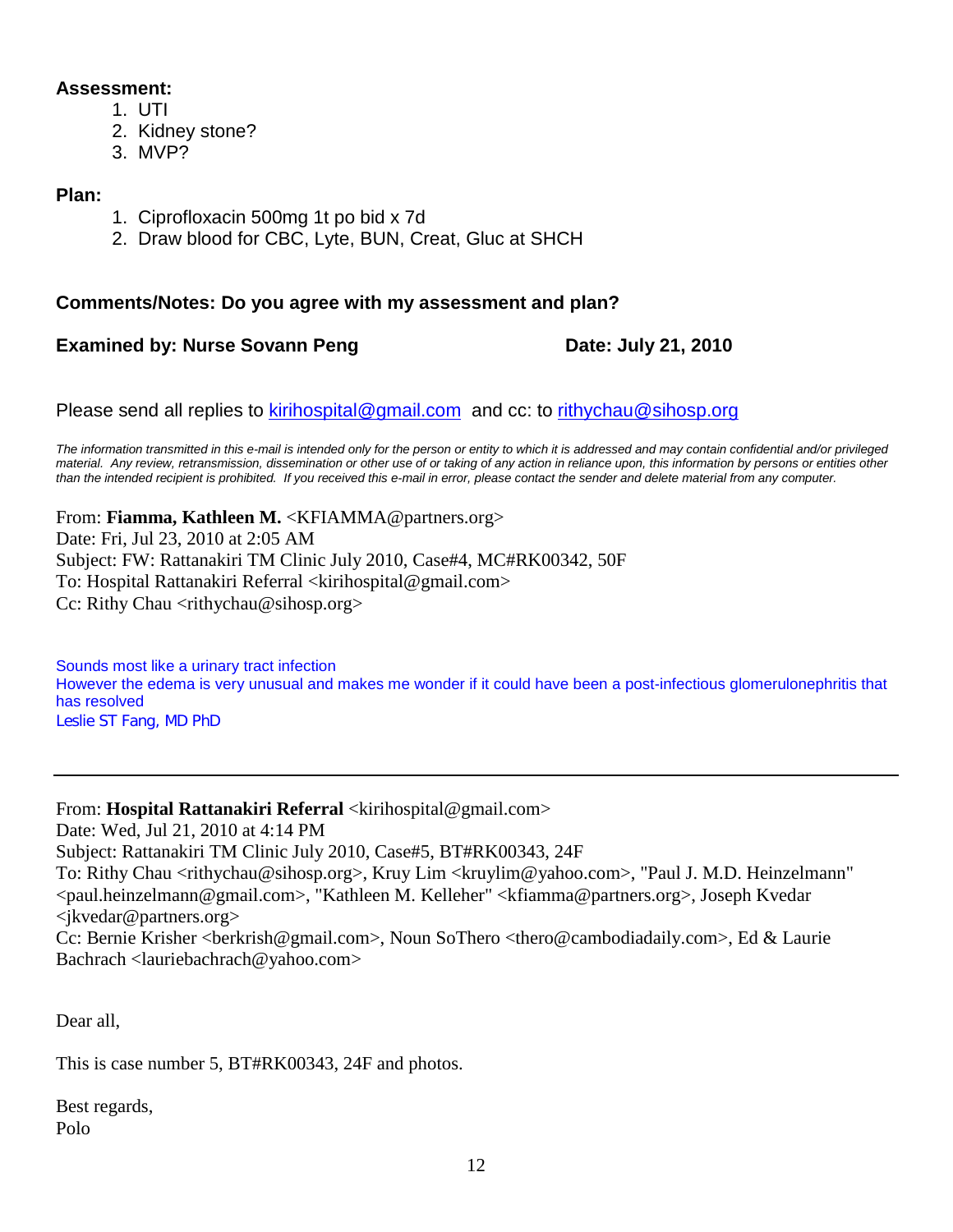# **Rattanakiri Provincial Hospital Telemedicine Clinic with Sihanouk Hospital Center of HOPE and Partners in Telemedicine**



# **Patient: BT#RK00343, 24F (Fang Village, Veun Sai)**

**Chief Complaint:** Palpitation x 4y

**HPI:** 24F, farmer, presented with symptoms of palpitation, sensation of sometime fast or slow beating, dyspnea, dizziness, diaphoresis and cold extremity. The palpitation presented with loud voice and on exertion and better with massage and resting. She didn't seek medical consultation and got traditional medicine for treatment but it didn't help her with the

symptoms. She denied of fever, cough, orthopnea, PND, edema,

hematuria, dysuria, oliguria.

| <b>PMH/SH: Unremarkable</b> |
|-----------------------------|
|                             |

**Family Hx:** None

**Social Hx:** No tobacco chewing/smoking, no alcohol drinking

**Medication:** Traditional medicine

**Allergies:** NKDA

**ROS:** Menstrual period every two or three months with normal volume, heavy menstruation.

**PE:**

**Vital Signs: BP: 103/74 P: 101 R: 20 T: 37 Wt: 38kg**

**General:** Look stable

**HEENT:** No oropharyngeal lesion, pink conjunctiva, no neck mass, no thyroid enlargement, no JVD

**Chest:** CTA bilaterally, no rales, no rhonchi; H RR, tachycardia, no murmur

**Abdomen:** Soft, no tender, no distension, (+) BS, no HSM

**Extremities/Skin:** No leg edema, no lesion, (+) dorsalis pedis and posterior tibal pulse

**MS/Neuro:** MS +5/5, motor and sensory intact, DTRs +2/4, normal gait

**Lab/Study:**

RBS: 102mg/dl

EKG attached

CXR not done due to x-ray machine not working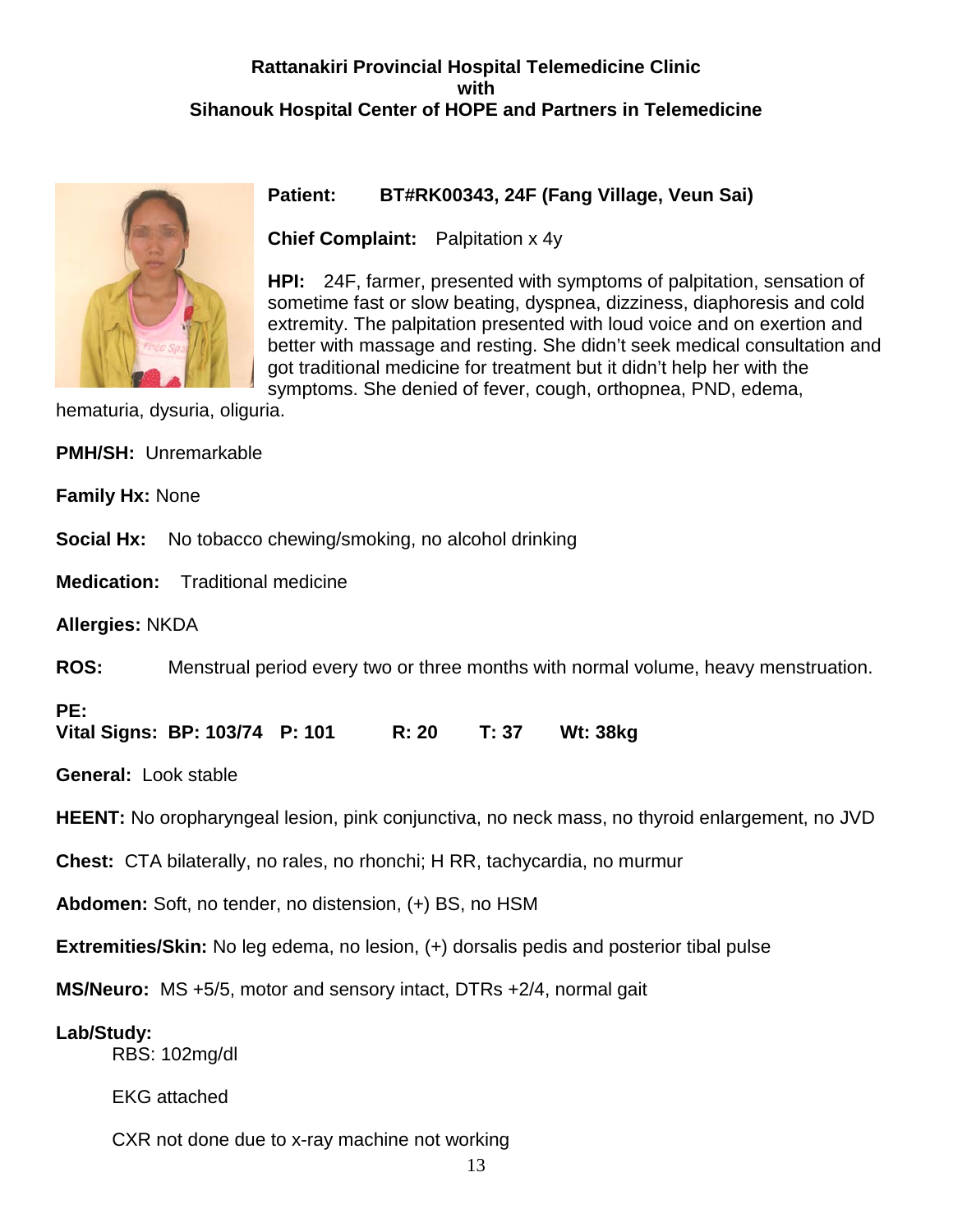

# **Assessment:**

1. CHF?

# **Plan:**

1. Draw blood for CBC, Lyte, BUN, Creat, Gluc, Ca2+, Mg2+, TSH at SHCH

# **Comments/Notes: Do you agree with my assessment and plan?**

**Examined by: Nurse Sovann Peng Date: July 21, 2010** 

Please send all replies to [kirihospital@gmail.com](mailto:kirihospital@gmail.com) and cc: to [rithychau@sihosp.org](mailto:rithychau@sihosp.org)

*The information transmitted in this e-mail is intended only for the person or entity to which it is addressed and may contain confidential and/or privileged material. Any review, retransmission, dissemination or other use of or taking of any action in reliance upon, this information by persons or entities other than the intended recipient is prohibited. If you received this e-mail in error, please contact the sender and delete material from any computer.*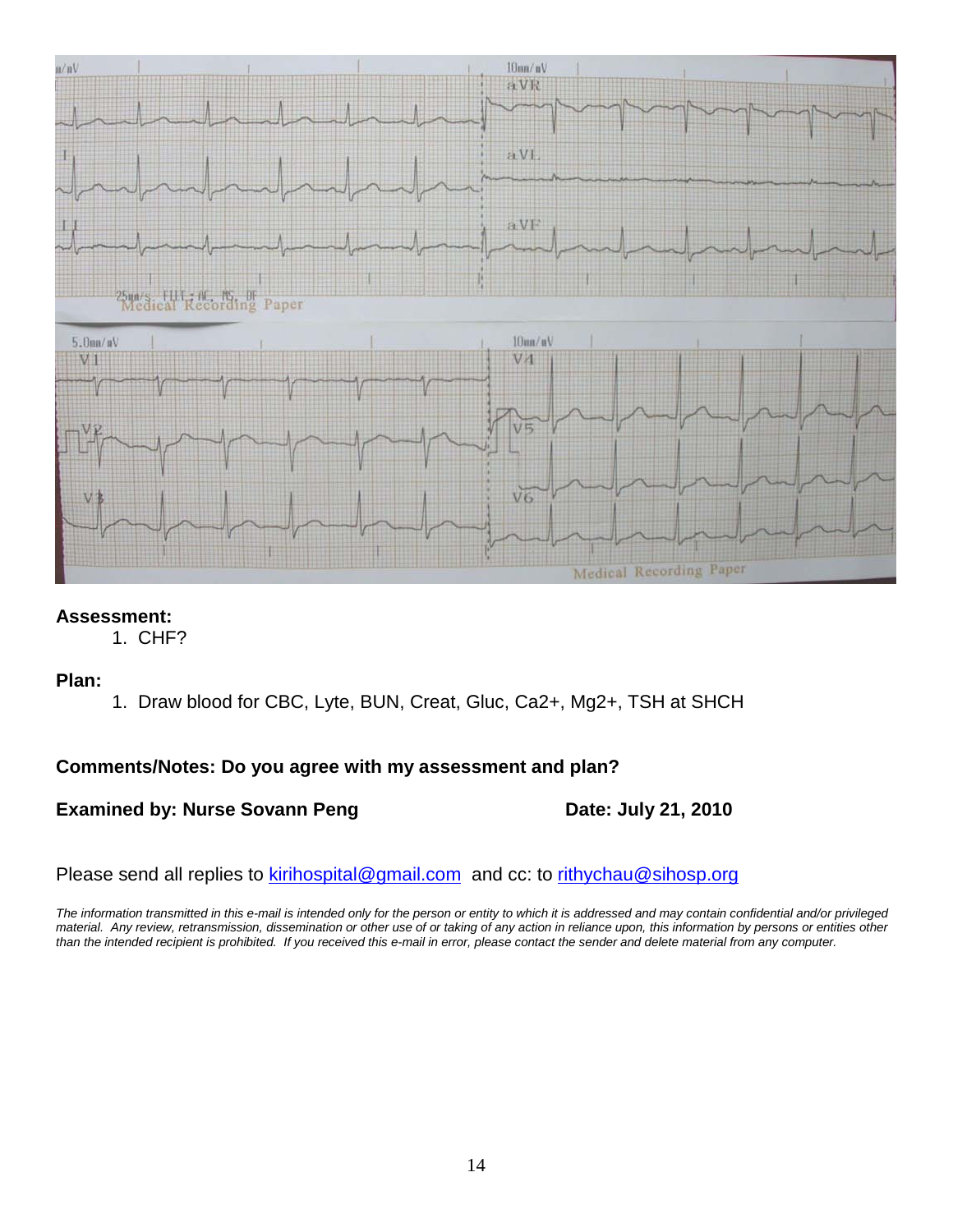From: **Cusick, Paul S.,M.D.** <PCUSICK@partners.org> Date: Fri, Jul 23, 2010 at 6:02 AM Subject: RE: Rattanakiri TM Clinic July 2010, Case#5, BT#RK00343, 24F To: "Fiamma, Kathleen M." <KFIAMMA@partners.org>, kirihospital@gmail.com Cc: rithychau@sihosp.org

Thank you for the opportunity to consult.

She is a young woman who has symptoms of dizziness and palpitations and shortness of breath. These are intermittent and brought on by shouting and with exertion and relieved with rest.

Her clinical exam and EKG are normal.

The possibilities are numerous.

She could have an arrhythmia (abnormal heart rhythm) that causes her to feel dizzy without losing consciousness. This could be any rhythm disturbance but we would need to capture this on the EKG while she is symptomatic in order to document the rhythm

She could have valvular heart disease, but I might expect that you might hear a murmur on exam.

I doubt that this is ischemic heart disease (unless she has a congenital abnormality of her coronary arteries)

It is unlikely to be congestive heart failure in the absence of edema, orthopnea or physical exam findings.

It is appropriate to check her lab tests.

Her EKG shows normal sinus rhythm with normal respiratory variation with a rate of 95 to 100. There is no suggestion of an arrhythmia.

She could be volume depleted/anemic from her heavy periods and susceptible to increased heart rate with exertion or shouting.

Currently, there is no clear treatment except that she needs to stay hydrated with 2 liters of fluid daily and follow up after the lab tests are done. If she feels dizzy, she should lay down on the ground until this ends.

It would be useful to check a set of orthostatic vital signs at her followup visit.

Thank you and best of luck.

Paul Cusick , MD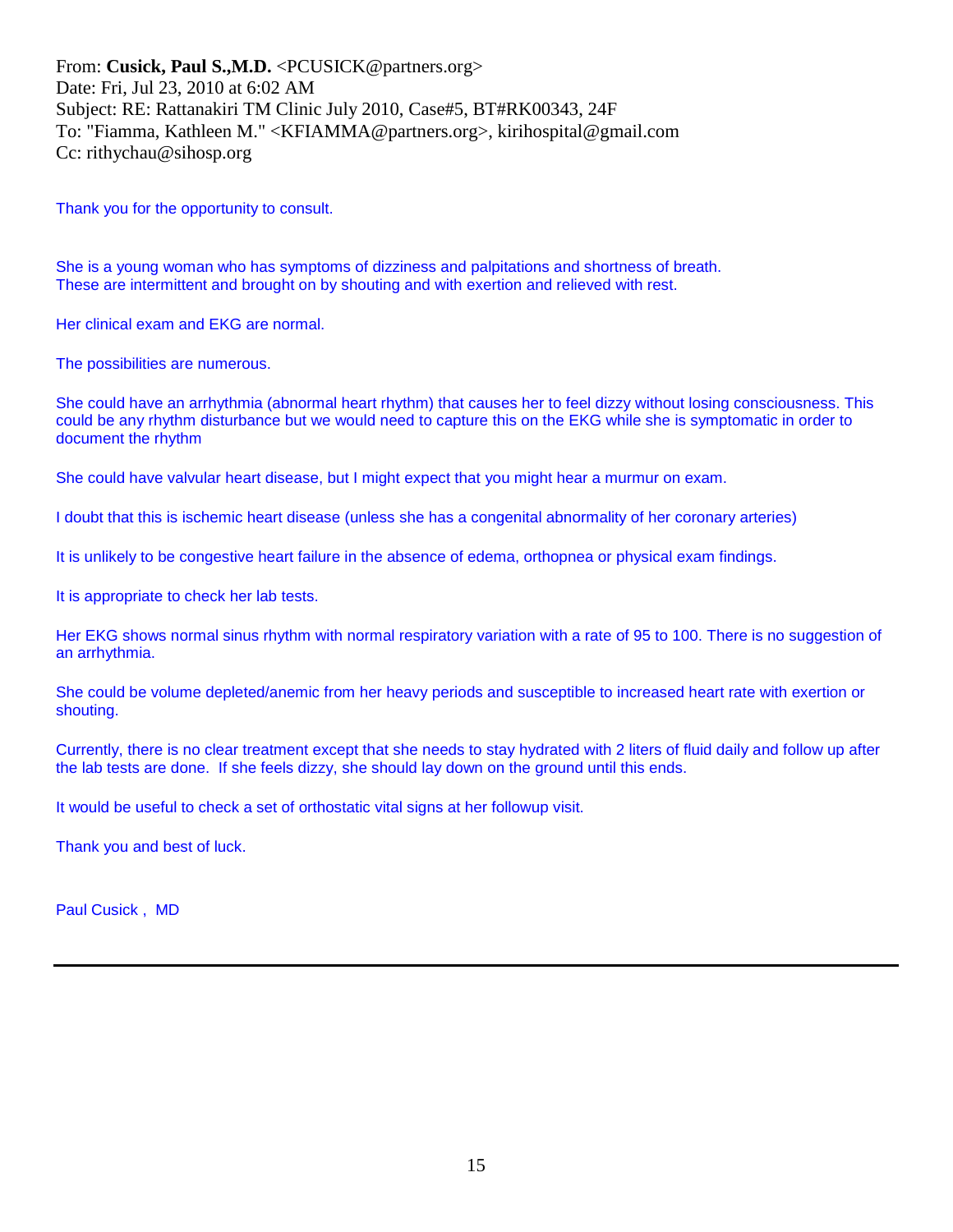From: **Hospital Rattanakiri Referral** <kirihospital@gmail.com>

Date: Wed, Jul 21, 2010 at 4:18 PM

Subject: Rattanakiri TM Clinic July 2010, Case#6, TK#RK00344, 59F

To: "Kathleen M. Kelleher" <kfiamma@partners.org>, Joseph Kvedar <jkvedar@partners.org>, "Paul J. M.D. Heinzelmann" <paul.heinzelmann@gmail.com>, Rithy Chau <rithychau@sihosp.org>, Kruy Lim  $\langle$ kruylim@yahoo.com $>$ 

Cc: Bernie Krisher <br/>berkrish@gmail.com>, Noun SoThero <thero@cambodiadaily.com>, Ed & Laurie Bachrach <lauriebachrach@yahoo.com>

Dear all,

This is the last case for Rattanakiri Telemedicine Clinic July 2010, case number 6, TK#RK00344, 59F and photo. Please reply to the cases before Thursday afternoon.

Thank you very much for your cooperation and support in this project.

Best regards, Polo

# **Rattanakiri Provincial Hospital Telemedicine Clinic with Sihanouk Hospital Center of HOPE and Partners in Telemedicine**



# **Patient: TK#RK00344, 59F (Thmey Village, Ban Lung)**

**Chief Complaint:** Tingling x 1month

**HPI:** 59F presented with three months symptoms of polyuria, polyphagia, polydypsia, fatigue, weight loss, she went to consult in private clinic with gluco 4+ in urine, blood sugar 233mg/dl and treated with Glibenclamide 5mg 1t po bid. After treatment with medicine, she became better but in this month, she presented with tingling on both feet. She denied of cough, fever, palpitation, chest pain, GI problem, hematuria, dysuria, oliguria.

# **PMH/SH:** Unremarkable

**Family Hx:** None

**Social Hx:** No tobacco chewing/smoking, no alcohol drinking

**Medication:** Glibenclamide 5mg 1t po bid

**Allergies:** NKDA

**ROS:** 12y post menopause

**PE:**

**Vital Signs: BP: 111/74 P: 96 R: 18 T: 37 Wt: 39kg**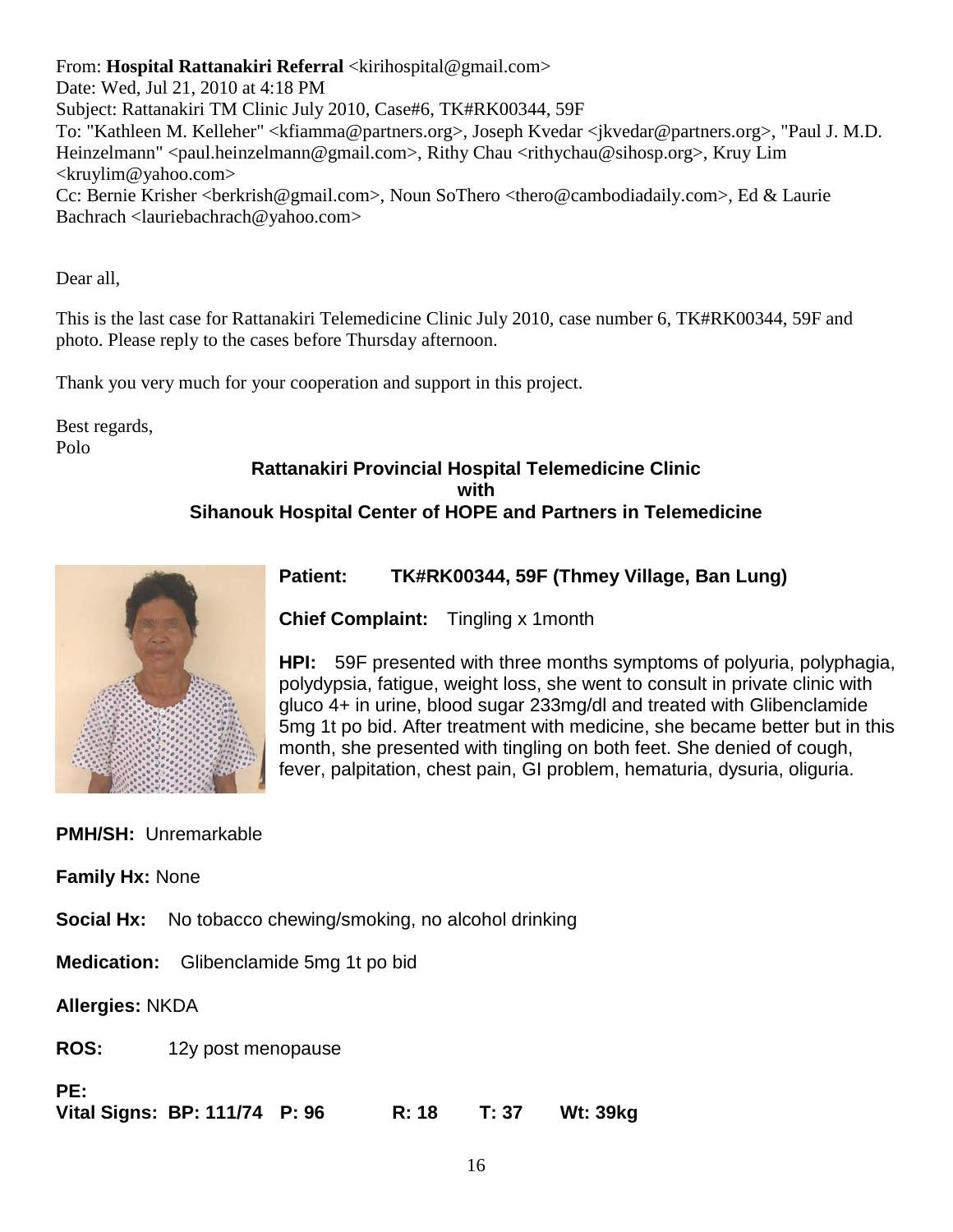**General:** Look stable

**HEENT:** No oropharyngeal lesion, pink conjunctiva, no neck mass, no thyroid enlargement, no JVD

**Chest:** CTA bilaterally, no rales, no rhonchi; H RRR, no murmur

**Abdomen:** Soft, no tender, no distension, (+) BS, no HSM

**Extremities/Skin:** No leg edema, no foot wound, (+) dorsalis pedis and posterior tibal pulse

**MS/Neuro:** MS +5/5, motor and sensory intact, DTRs +2/4, normal gait

# **Lab/Study:**

RBS: 160mg/dl U/A protein 2+, no gluco, no ketone

# **Assessment:**

1. DMII

# **Plan:**

- 1. Glibenclamide 5mg 1t po bid
- 2. Educate on diabetic diet, do regular exercise and foot care
- 3. Draw blood for CBC, Lyte, BUN, Creat, Gluc, HbA1C at SHCH

# **Comments/Notes: Do you agree with my assessment and plan?**

# **Examined by: Nurse Sovann Peng Date: July 21, 2010**

Please send all replies to [kirihospital@gmail.com](mailto:kirihospital@gmail.com) and cc: to [rithychau@sihosp.org](mailto:rithychau@sihosp.org)

*The information transmitted in this e-mail is intended only for the person or entity to which it is addressed and may contain confidential and/or privileged material. Any review, retransmission, dissemination or other use of or taking of any action in reliance upon, this information by persons or entities other than the intended recipient is prohibited. If you received this e-mail in error, please contact the sender and delete material from any computer.*

From: Crocker, J.Benjamin,M.D.

Sent: Thursday, July 22, 2010 11:29 AM To: Fiamma, Kathleen M. Subject: RE: Rattanakiri TM Clinic July 2010, Case#6, TK#RK00344, 59F

This patient most likely has diabetic peripheral neuropathy. Therefore glycemic control is of utmost importance. I would check A1C, along with renal and liver function tests, and then consider the addition of metformin. She has nephropathy (proteinuria) from diabetes, and should also be on an ACE-inhibitor or ARB blood pressure agent (even if BP is normal) if she can tolerate it, to help protect her kidneys. You'll need to monitor potassium and renal function is this is started. If she hasn't had one, she should undergo fundoscopic ophthalmologic examination now, and at least annually. She is 59 years of age, and given her diabetes, which is a CADequivalent risk factor, would probably benefit from ASA therapy (325mg daily).

best, J. Benjamin Crocker, MD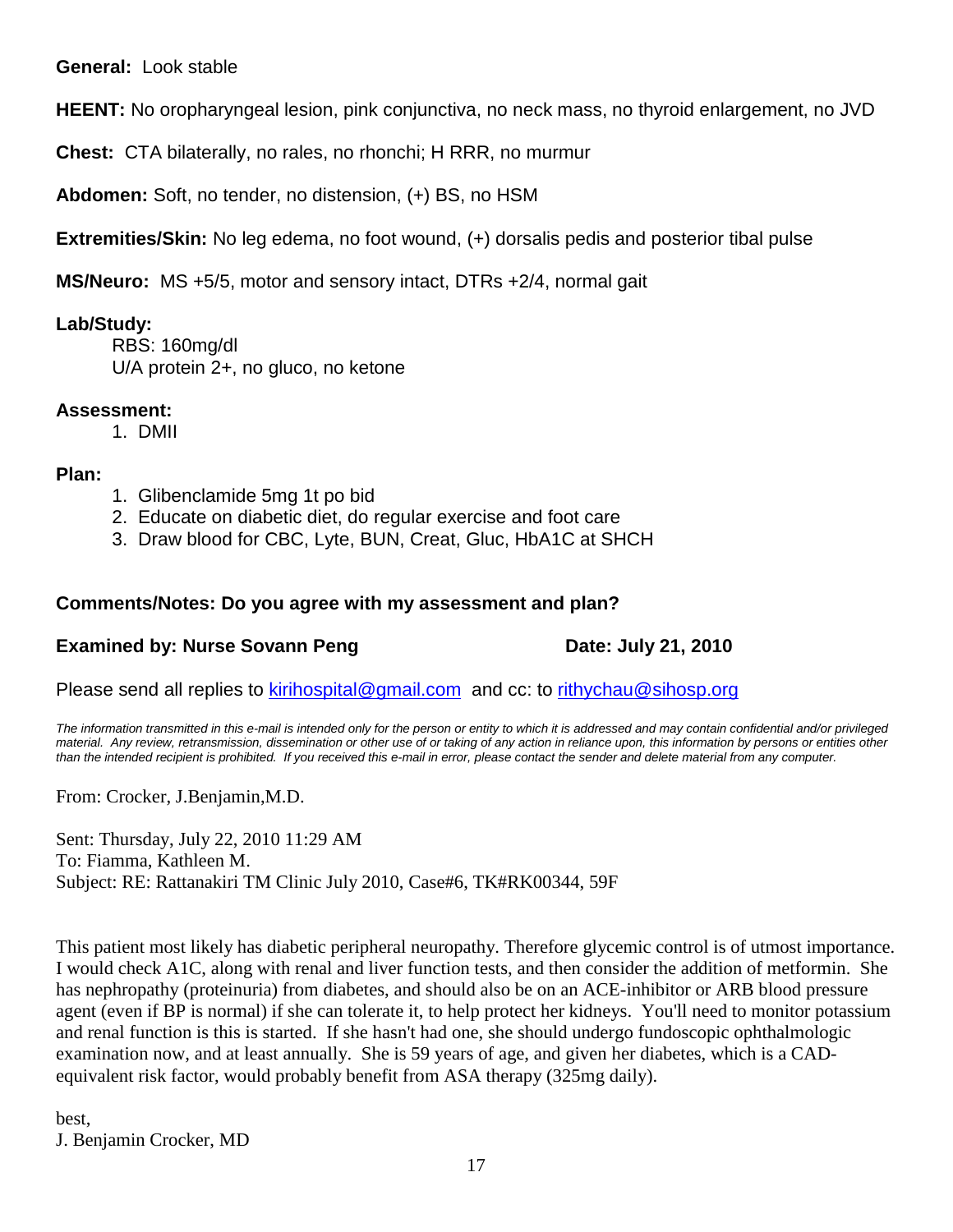# **Thursday, July 22, 2010**

# **Follow-up Report for Rattanakiri TM Clinic**

There were 6 new patients seen during this month TM clinic at Rattanakiri Referral Hospital (RRH). The data of 6 cases was transmitted and received replies from both Phnom Penh and Boston, other 16 patients came for follow up and refill medication only. Per advice sent by Partners in Boston and Phnom Penh Sihanouk Hospital Center of HOPE as well as advices from PA Rithy on site, the following patients were managed and treated per local staff:

[Please note that in general the practice of dispensing medications at RRH for all patients is usually limited to a maximum of 7 days treatment with expectation of patients to return for another week of supplies if needed be. This practice allows clinicians to monitor patient compliance to taking medications and to follow up on drug side effects, changing of medications, new arising symptoms especially in patients who live away from the town of Banlung and/or illiterate. Nearly all medications and some lab tests not available/done at RRH are provided by SHCH to TM patients at no cost]

# **Treatment Plan for Rattanakiri TM Clinic July 2010**

#### **1. SS#RK00339, 68F (Dey LoVillage, Lumphat) Diagnosis:**

- 1. Idiopathic seizure?
- 2. Autonomic Nervous System disorder??
- 3. Electrolyte disorder??

### **Treatment:**

- 1. Stop Amlodipine
- 2. Draw blood for CBC and TSH at SHCH

### **Lab result on July 23, 2010**

| <b>WBC</b><br><b>RBC</b><br>Hb<br>Ht<br><b>MCV</b><br><b>MCH</b><br><b>MHCH</b> | $= 5.3$<br>$=4.2$<br>$=12.3$<br>$=38$<br>$= 90$<br>$=29$<br>$= 33$ | [4 - 11x10 <sup>9</sup> /L]<br>[3.9 - 5.5x10 <sup>12</sup> /L]<br>$[12.0 - 15.0g/dL]$<br>$[35 - 47\%]$<br>$[80 - 100f]$<br>$[25 - 35pg]$<br>$[30 - 37\%]$ |
|---------------------------------------------------------------------------------|--------------------------------------------------------------------|-----------------------------------------------------------------------------------------------------------------------------------------------------------|
| Plt                                                                             | $= 141$                                                            | [150 - 450x10 <sup>9</sup> /L]                                                                                                                            |
| Lym                                                                             | $=2.0$                                                             | $[1.0 - 4.0x10^9/L]$                                                                                                                                      |
| TSH<br><b>RPR</b>                                                               | $=0.79$<br>: Non-reactive                                          | $[0.27 - 4.20]$                                                                                                                                           |

#### **2. SS#RK00340, 47M (Village I, Labansirk commune)**

#### **Diagnosis:**

1. DMII

#### **Treatment:**

- 1. Metformine 500mg 1t po bid (buy)
- 2. Glibenclamide 5mg 1t po bid (#200)
- 3. Educate on diabetic diet, do regular exercise and foot care, smoking cessation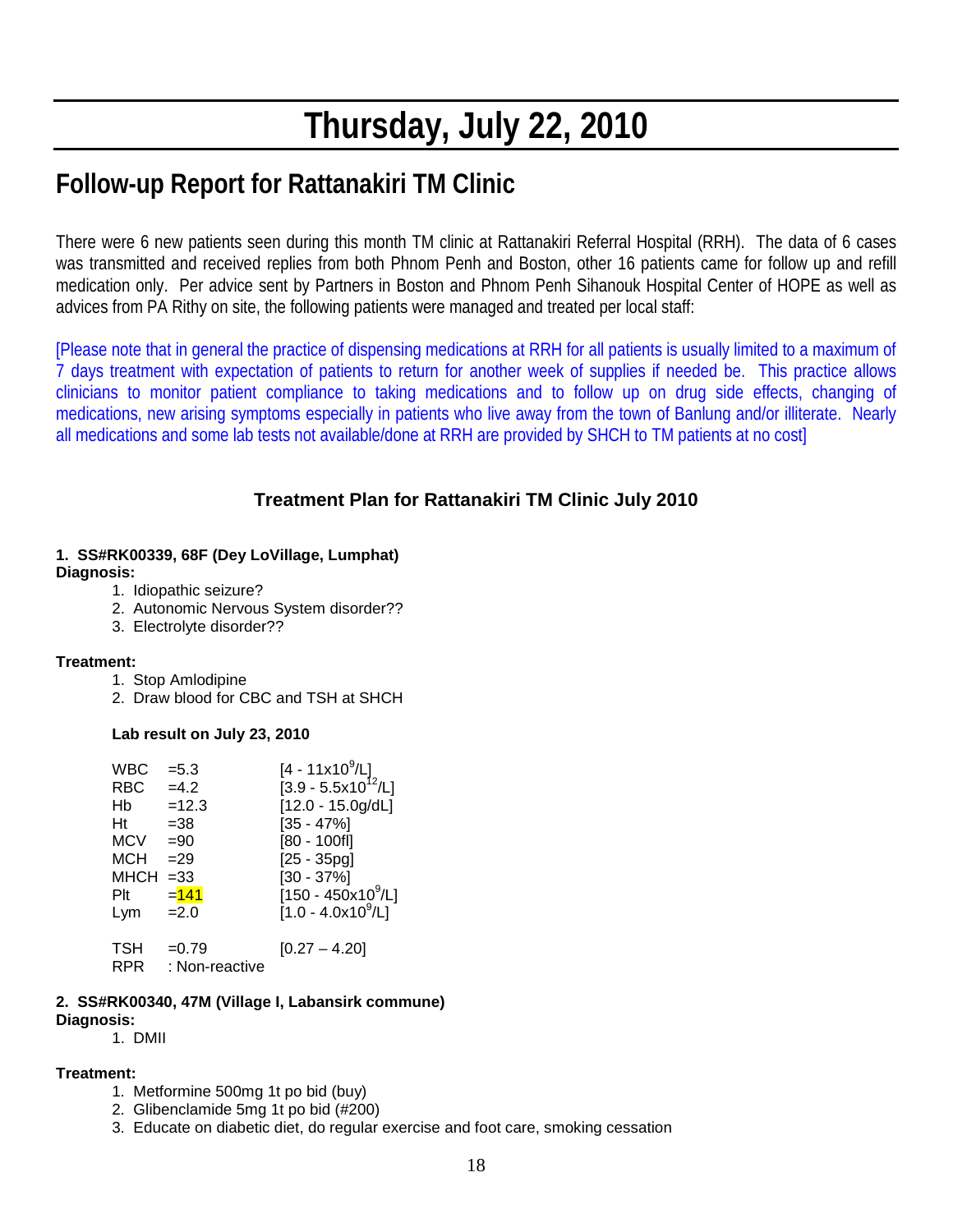# **3. HY#RK00341, 41M (Village VI, Labansirk commune)**

- **Diagnosis:**
	- 1. DMII
	- 2. HTN

#### **Treatment:**

- 1. Metformine 500mg 1t po bid (#200)
- 2. Glibenclamide 5mg 2t po bid (#400)
- 3. Atenolol 50mg 1/2t po qd (buy)
- 4. Captopril 25mg 1/2t po bid (buy)
- 5. Amitriptylin 25mg 1/4t po qhs (buy)
- 6. Educate on diabetic diet, foot care and do regular exercise
- 7. Draw blood for Lyte, BUN, Creat, Gluc, HbA1C at SHCH

#### **Lab result on July 23, 2010**

| Na            | $=140$ | $[135 - 145]$ |
|---------------|--------|---------------|
| K.            | $=4.7$ | $[3.5 - 5.0]$ |
| СI            | $=104$ | $[95 - 110]$  |
| <b>BUN</b>    | $=3.4$ | $[0.8 - 3.9]$ |
| Creat         | $=123$ | $[53 - 97]$   |
| Gluc          | $=7.9$ | $[4.2 - 6.4]$ |
| HbA1C $= 7.5$ |        | $[4 - 6]$     |
|               |        |               |

#### **4. MC#RK00342, 50F (Village III, Labansirk commune) Diagnosis:**

- 1. Kidney microstone?
- 2. MVP?

#### **Treatment:**

- 1. Increased fluid drinking and do exercise
- 2. Draw blood for CBC, Lyte, BUN, Creat, Gluc at SHCH

#### **Lab result on July 23, 2010**

| <b>WBC</b>  | $=4.0$  | [4 - 11x10 <sup>9</sup> /L] | Na         | $=140$  | $[135 - 145]$ |
|-------------|---------|-----------------------------|------------|---------|---------------|
| <b>RBC</b>  | $=4.7$  | $[3.9 - 5.5x10^{12} / L]$   | K          | $=4.1$  | $[3.5 - 5.0]$ |
| Hb          | $=12.7$ | $[12.0 - 15.0g/dL]$         | CI.        | $=106$  | $[95 - 110]$  |
| Ht          | $=40$   | $[35 - 47\%]$               | <b>BUN</b> | $=2.8$  | $[0.8 - 3.9]$ |
| <b>MCV</b>  | $= 85$  | $[80 - 100$ fl]             | Creat      | $= 82$  | $[44 - 80]$   |
| MCH         | $=27$   | $[25 - 35pq]$               | Gluc       | $= 5.8$ | $[4.2 - 6.4]$ |
| $MHCH = 32$ |         | $[30 - 37\%]$               |            |         |               |
| Plt         | $= 374$ | $[150 - 450x10^9/L]$        |            |         |               |
| Lym         | $= 2.0$ | $[1.0 - 4.0x10^9/L]$        |            |         |               |

#### **5. BT#RK00343, 24F (Fang Village, Veun Sai) Diagnosis:**

1. Anxiety

2. Panic attack

#### **Treatment:**

1. Draw blood for CBC, Lyte, BUN, Creat, Gluc, TSH at SHCH

#### **Lab result on July 23, 2010**

| $WBC = 6.4$ |         | [4 - 11x10 <sup>9</sup> /L] | Na            | $=139$  | $[135 - 145]$ |
|-------------|---------|-----------------------------|---------------|---------|---------------|
| RBC.        | $=4.8$  | $[3.9 - 5.5x10^{12} / L]$   |               | $=3.9$  | $[3.5 - 5.0]$ |
| Hb          | $=12.7$ | $[12.0 - 15.0g/dL]$         | СI            | $=104$  | $[95 - 110]$  |
| Ht          | $=39$   | $[35 - 47\%]$               | <b>BUN</b>    | $=0.8$  | $[0.8 - 3.9]$ |
| MCV         | =81     | $[80 - 100$ fl]             | $Create = 77$ |         | [44 - 80]     |
| MCH =27     |         | $[25 - 35pg]$               | Gluc          | $= 5.3$ | $[4.2 - 6.4]$ |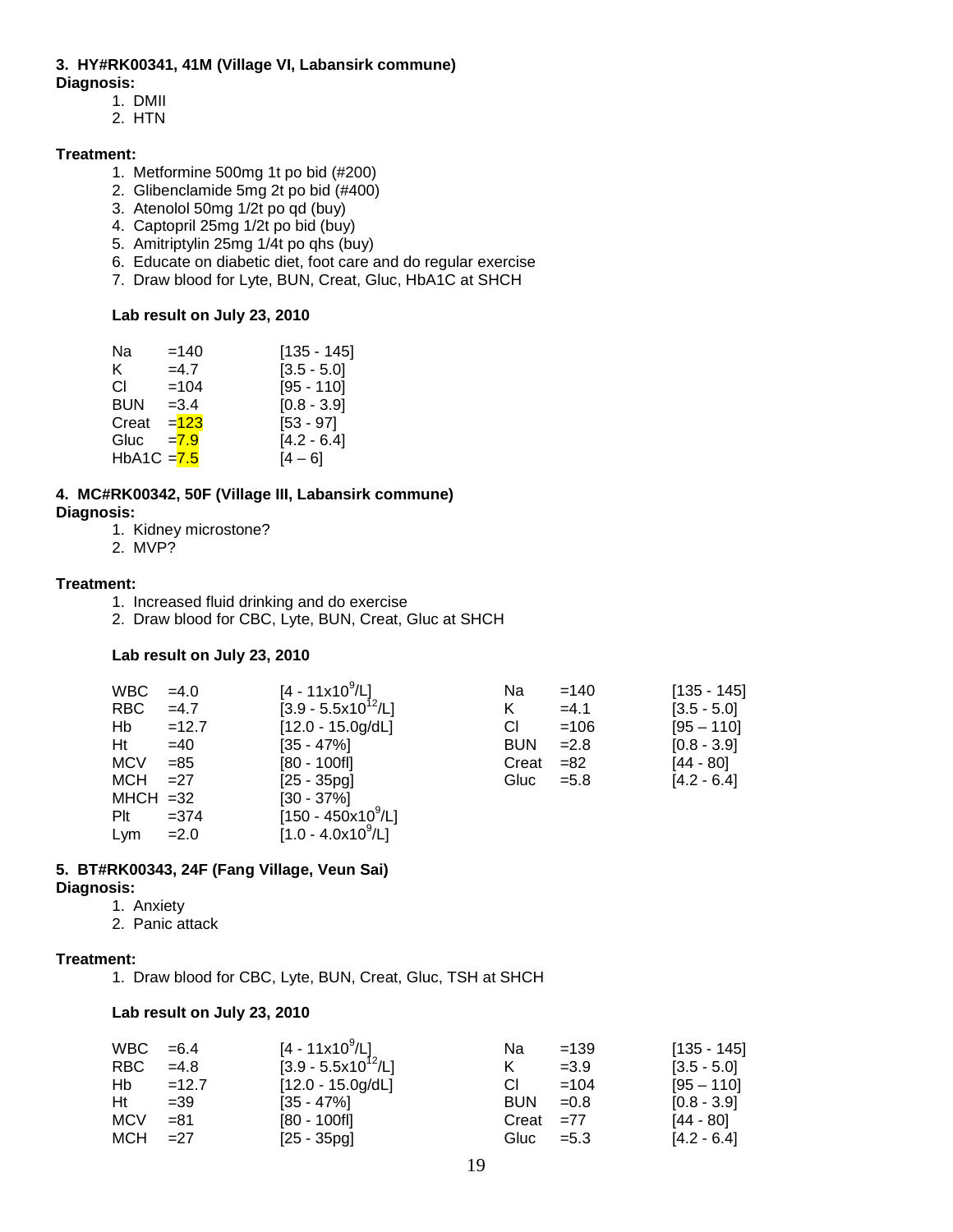| $MHCH = 33$ |        | $[30 - 37\%]$                  |
|-------------|--------|--------------------------------|
| $P$ lt      | $=242$ | [150 - 450x10 <sup>9</sup> /L] |
| Lym         | $=3.3$ | [1.0 - 4.0x10 <sup>9</sup> /L] |

#### **6. TK#RK00344, 59F (Thmey Village, Ban Lung)**

**Diagnosis:**

- 1. DMII
- 2. Proteinuria

#### **Treatment:**

- 1. Glibenclamide 5mg 1t po bid (#200)
- 2. Educate on diabetic diet, do regular exercise and foot care
- 3. Draw blood for CBC, Lyte, BUN, Creat, Gluc, HbA1C at SHCH

#### **Lab result on July 23, 2010**

| <b>WBC</b>  | $=7.4$   | $[4 - 11x10^9/L]$                  | Na            | $= 133$             | $[135 - 145]$ |
|-------------|----------|------------------------------------|---------------|---------------------|---------------|
| <b>RBC</b>  | $=4.7$   | $[3.9 - 5.5x10^{12}/L]$            | K             | $=4.1$              | $[3.5 - 5.0]$ |
| Hb          | $= 10.4$ | $[12.0 - 15.0g/dL]$                | СI            | $= 98$              | $[95 - 110]$  |
| Ht          | $= 33$   | $[35 - 47\%]$                      | <b>BUN</b>    | $=1.2$              | $[0.8 - 3.9]$ |
| <b>MCV</b>  | $= 70$   | $[80 - 100f]$                      | Creat         | = <mark>96</mark>   | $[44 - 80]$   |
| <b>MCH</b>  | $=22$    | $[25 - 35pq]$                      | Gluc          | = <mark>11.5</mark> | $[4.2 - 6.4]$ |
| $MHCH = 32$ |          | $[30 - 37\%]$                      | HbA1C $= 8.3$ |                     | $[4.0 - 6.0]$ |
| $P$ lt      | $=301$   | $[150 - 450 \times 10^9/\text{L}]$ |               |                     |               |
| Lym         | $= 3.6$  | $[1.0 - 4.0x10^9/L]$               |               |                     |               |

### **Patients who come for follow up and refill medicine**

#### **1. NS#RK00006, 22F (Village I)**

- **Diagnosis:**
	- 1. Thyroidectomy

#### **Treatment:**

- 1. L-thyroxin 100mg 3/4t po qd (#100)
- 2. Calcium/Vit D 1000mg/600UI 1t po q6 (buy)
- 3. Draw blood for Lyte, Ca2+ at SHCH

#### **Lab result on July 23, 2010**

| Na   | $=140$  | [135 - 145]     |
|------|---------|-----------------|
| K.   | $=4.0$  | $[3.5 - 5.0]$   |
| СI   | $=105$  | [95 - 110]      |
| Ca2+ | $= 0.7$ | $[1.12 - 1.32]$ |

#### **2. NH#RK00010, 55F (Village III)**

- **Diagnosis:**
	- 1. HTN
	- 2. DMII
	- 3. VHD (AI/MR)

#### **Treatment:**

- 1. Atenolol 100mg 1/2t po bid (#100)
- 2. Chlorpropramide 250mg 1t po bid (buy)
- 3. ASA 300mg 1/4t po qd (#25)
- 4. HCTZ 50mg 1t po qd (buy)
- 5. Enalapril 5mg 1/2t po qd (#50)
- 6. Draw blood for Lyte, BUN, Creat, Gluc, and HbA1C at SHCH

#### **Lab result on July 23, 2010**

Na = 135 [135 - 145]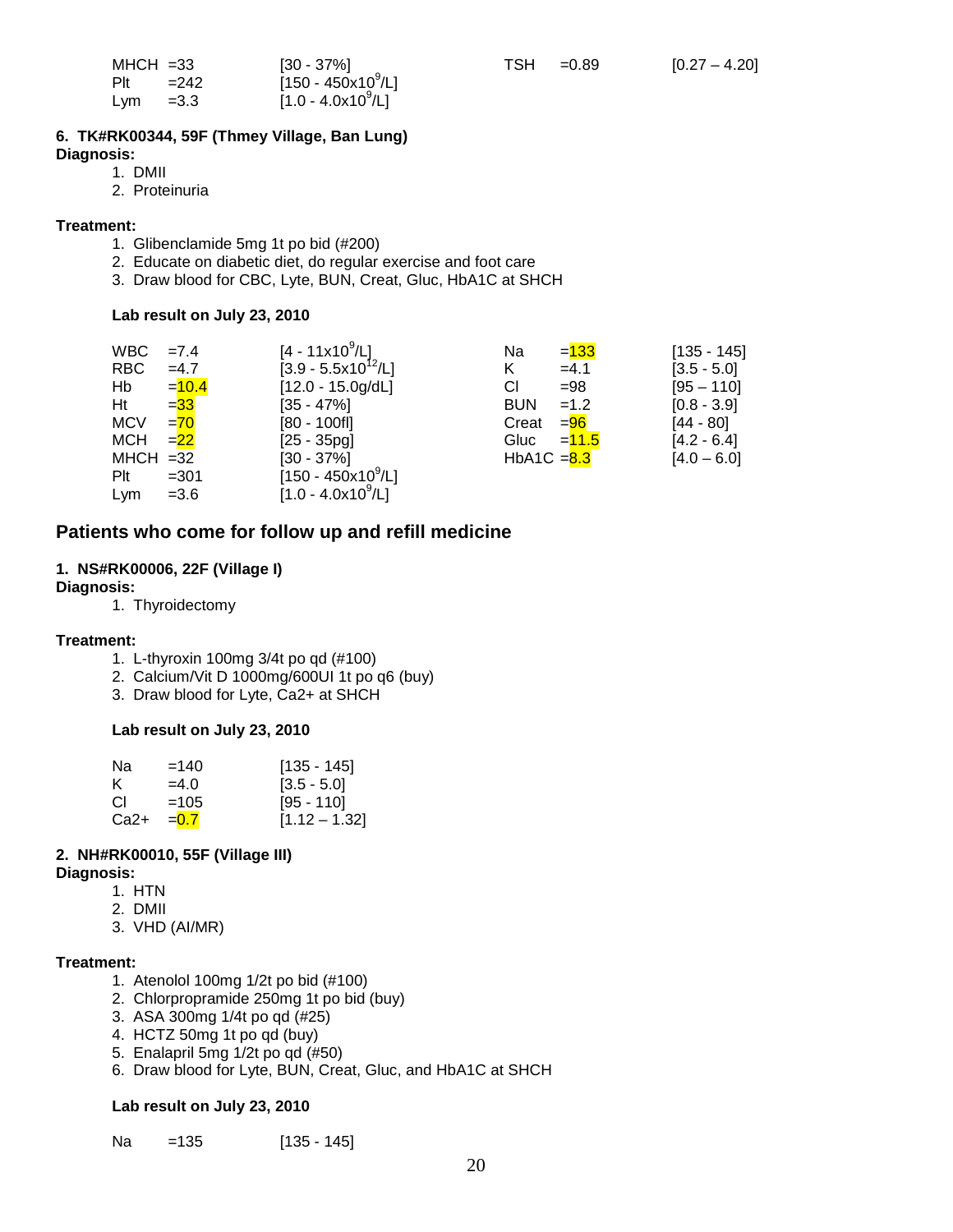| K.            | $= 3.2$  | $[3.5 - 5.0]$ |
|---------------|----------|---------------|
| CI.           | $= 98$   | $[95 - 110]$  |
| <b>BUN</b>    | $=1.7$   | $[0.8 - 3.9]$ |
| Creat         | $= 90$   | [44 - 80]     |
| Gluc          | $= 11.4$ | $[4.2 - 6.4]$ |
| HbA1C $= 7.6$ |          | $[4.0 - 6.0]$ |

#### **3. KY#RK00069, 61F (Village III)**

#### **Diagnosis:**

1. DMII with PNP

#### **Treatment:**

- 1. Glibenclamide 5mg 1t po bid (#200)
- 2. Metformin 500mg 1t po bid (buy)
- 3. Captopril 25mg 1/2t po bid (buy)
- 4. ASA 300mg 1/4t po qd (#25)
- 5. Amitriptylin 25mg 1/2t po qhs (#50)

#### **4. OT#RK00155, 45F (Bor Keo)**

#### **Diagnosis:**

- 1. HTN
- 2. DMII

#### **Treatment:**

- 1. Metformin 500mg 2t po bid (#400)
- 2. Captopril 25mg 1/2t po tid (#buy)
- 3. ASA 300mg ¼t po qd (#25)
- 4. Amitriptylin 25mg 1/2t po qhs (#50)
- 5. Insulin NPH 20UI qAM

# **5. OH#RK00230, 59F (Village III)**

# **Diagnosis:**

- 1. Euthyroid
- 2. HTN

### **Treatment:**

- 1. HCTZ 50mg 1/2t po qd (buy)
- 2. Enalapril 5mg 1/2t po qd (#50)

### **6. KK#RK00231, 45F (Village I)**

#### **Diagnosis:**

1. DMII

#### **Treatment:**

- 1. Chlorpropramide 250mg 1t po bid (buy)
- 2. Metformin 500mg 1t po bid (#200)
- 3. Captopril 25mg 1/4t po qd (buy)<br>4. ASA 300mg 1/4t po qd (#25)
- 4. ASA  $300$ mg  $1/4$ t po qd
- 5. Draw blood for Gluc and HbA1C at SHCH

#### **Lab result on July 23, 2010**

| Gluc           | $= 10.6$ | $[4.2 - 6.4]$ |
|----------------|----------|---------------|
| HbA1C $=$ 12.4 |          | $[4 - 6]$     |

### **7. SP#RK00238, 36F (Village I)**

#### **Diagnosis:**

1. Hyperthyroidism

### **Treatment:**

1. Draw blood for TSH and Free T4 at SHCH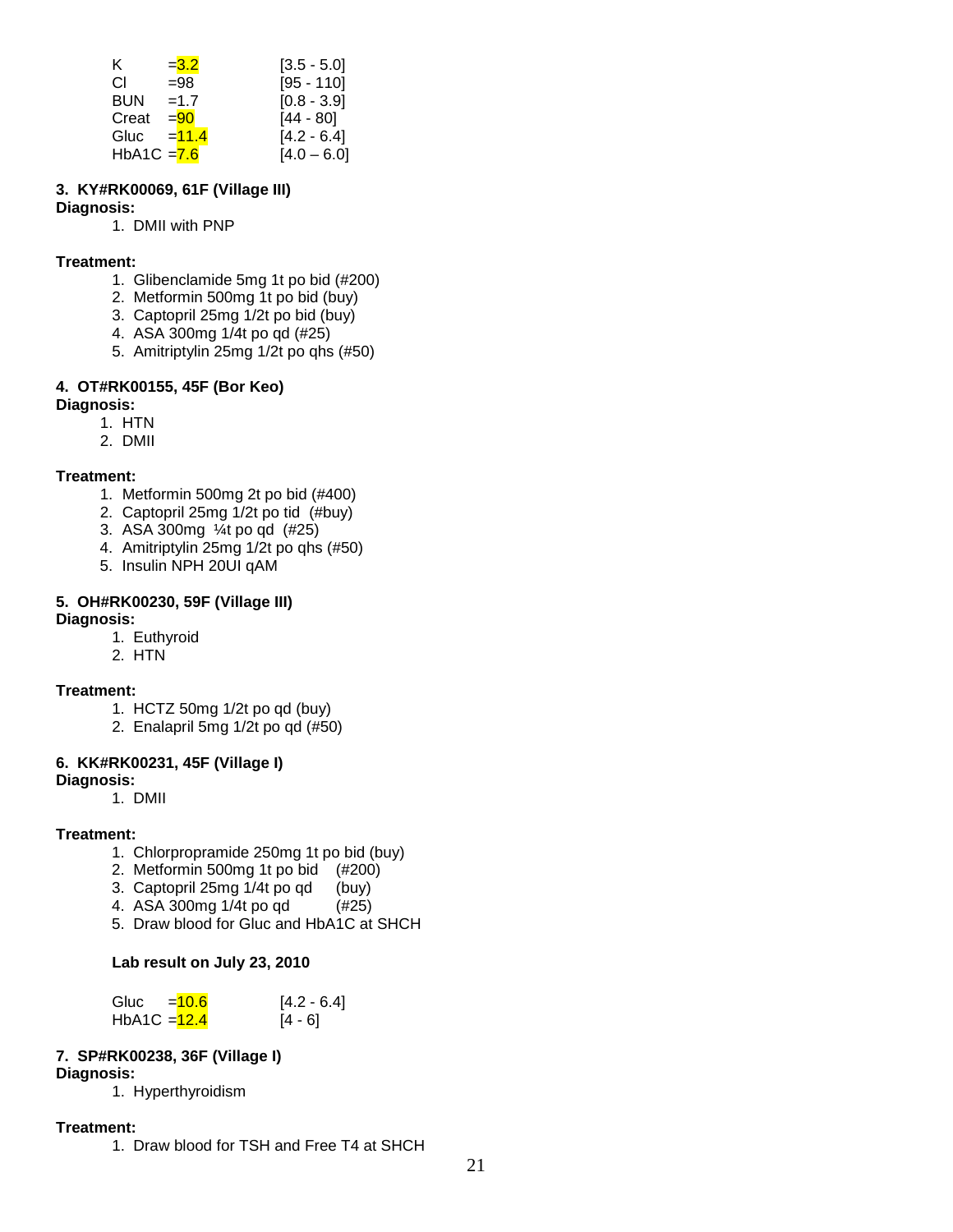**Lab result on July 23, 2010**

| TSH<br>$= 0.005$ | $[0.27 - 4.20]$ |
|------------------|-----------------|
| Free $T4 = 100$  | $[12.0 - 22.0]$ |

#### **8. SV#RK00256, 43M (Village I)**

#### **Diagnosis:**

1. DMII

#### **Treatment:**

- 1. Glibenclamide 5mg 1t po bid (buy)
- 2. Metformin 500mg 2t po bid (#400)

#### **9. KC#RK00260, 44F (Village V) Diagnosis:**

1. DMII

#### **Treatment:**

1. Metformin 500mg 1t po qhs (#100tab)

# **10. TV#RK00267, 55F (Village II)**

#### **Diagnosis:**

1. DMII

#### **Treatment:**

- 1. Metformin 500mg 2t po bid (#400)
- 2. Glibenclamdie 5mg 1t po qd (buy)
- 3. Captopril 25mg 1/4t po bid (buy)
- 4. ASA 300mg 1/4t po qd (#25)

#### **11. VC#RK00268, 66M (Bey Srok Village) Diagnosis:**

1. DMII

#### **Treatment:**

- 1. Metformin 500mg 2t po qAM and 3t qPM (buy)
- 2. Glibenclamide 5mg 2t po bid (#400)
- 3. Captopril 25mg 1/4t po qd (buy)
- 4. ASA 300mg 1/4t po qd (#25)

#### **12. SS#RK00305, 58F (IV Village) Diagnosis:**

1. DMII

#### **Treatment:**

1. Draw blood for CBC, Lyte, BUN, Creat, Gluc and HbA1C at SHCH

#### **Lab result on July 23, 2010**

| <b>WBC</b>  | $=7.8$  | [4 - 11x10 $^9$ /L]     | Na            | $=140$  | $[135 - 145]$ |
|-------------|---------|-------------------------|---------------|---------|---------------|
| <b>RBC</b>  | $= 6.5$ | $[3.9 - 5.5x10^{12}/L]$ | Κ             | $=4.1$  | $[3.5 - 5.0]$ |
| Hb          | $=11.5$ | $[12.0 - 15.0g/dL]$     | CI.           | $=107$  | $[95 - 110]$  |
| Ht          | $= 37$  | $[35 - 47\%]$           | <b>BUN</b>    | $=1.9$  | $[0.8 - 3.9]$ |
| <b>MCV</b>  | $= 56$  | $[80 - 100$ fl]         | Creat         | $=79$   | $[44 - 80]$   |
| <b>MCH</b>  | $= 18$  | $[25 - 35pg]$           | Gluc          | $= 9.5$ | $[4.2 - 6.4]$ |
| $MHCH = 32$ |         | $[30 - 37\%]$           | HbA1C $= 7.3$ |         | $[4.0 - 6.0]$ |
| Plt         | $= 231$ | $[150 - 450x10^9/L]$    |               |         |               |
| Lym         | $=2.3$  | $[1.0 - 4.0x10^9/L]$    |               |         |               |